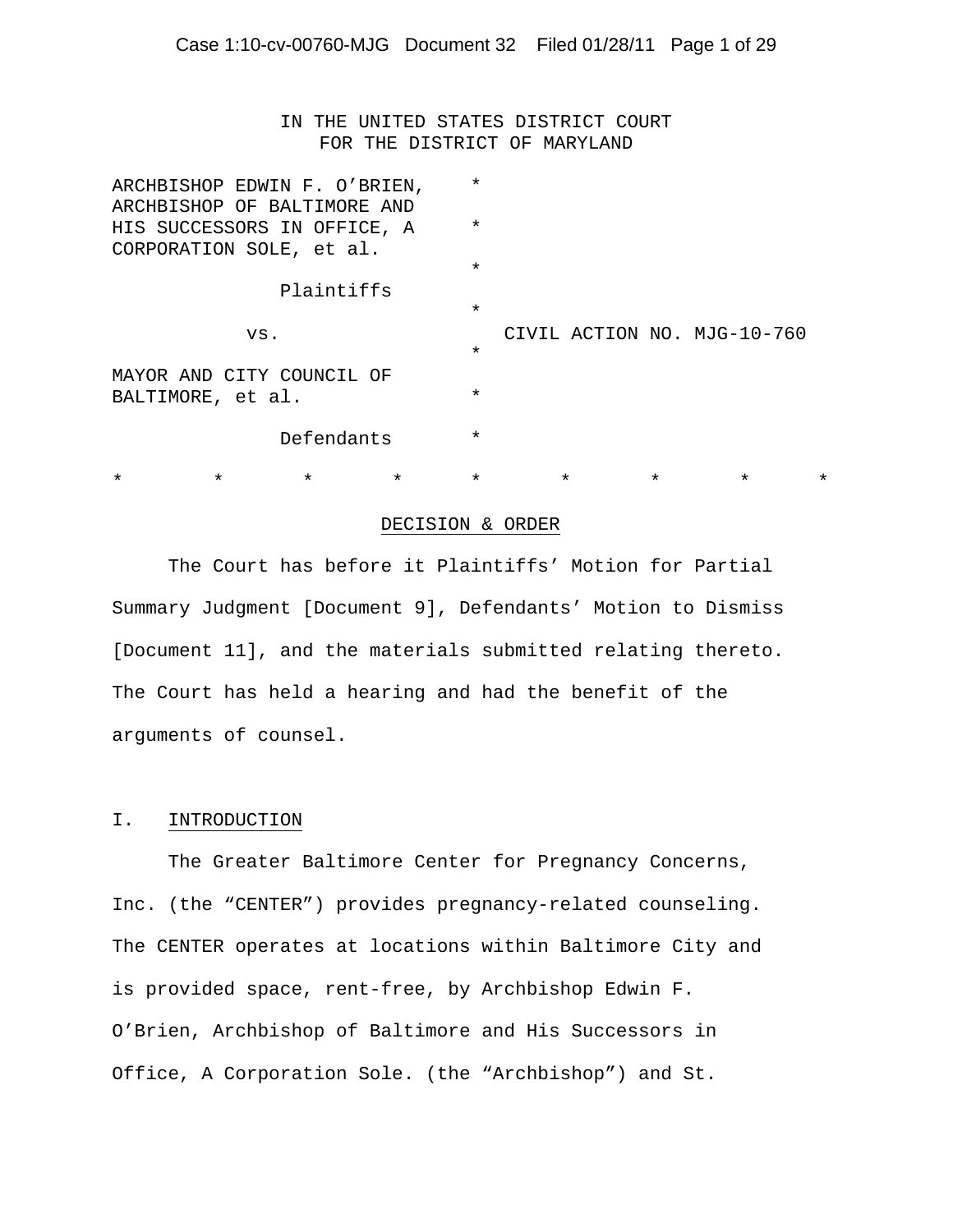# Case 1:10-cv-00760-MJG Document 32 Filed 01/28/11 Page 2 of 29

Brigid's Roman Catholic Congregation, Inc. ("St. Brigid's"). The CENTER will not, for religious reasons, provide or refer for abortions or specific methods of birth-control that are contrary to the views of the Catholic Church. $^{\rm 1}$ 

On December 4, 2009, the City of Baltimore enacted Ordinance 09-252 (the "Ordinance").**<sup>2</sup>** The Ordinance is directed toward any organization**<sup>3</sup>** that provides information about pregnancy-related services but does not provide or refer for abortions or certain types of birth-control services. Under the Ordinance, such an organization – referred to as a "limited-service pregnancy center" - must post a conspicuous sign in its waiting room notifying its clients that the center "does not provide or make referral for abortion or birth-control services."<sup>4</sup>

 As discussed herein, the Court holds that the Ordinance violates the Freedom of Speech Clause of Article I of the Constitution of the United States and is unenforceable. Whether

3 Whose primary purpose is to provide pregnancy related services.

Id. at § 3-502(A).

 $\overline{a}$ 

4

<sup>1</sup> Each employee of the CENTER must sign a statement affirming his or her Christian faith and the belief that abortion is immoral.

<sup>2</sup> See BALT. CITY HEALTH CODE §§ 3-501 to 3-506 (2010).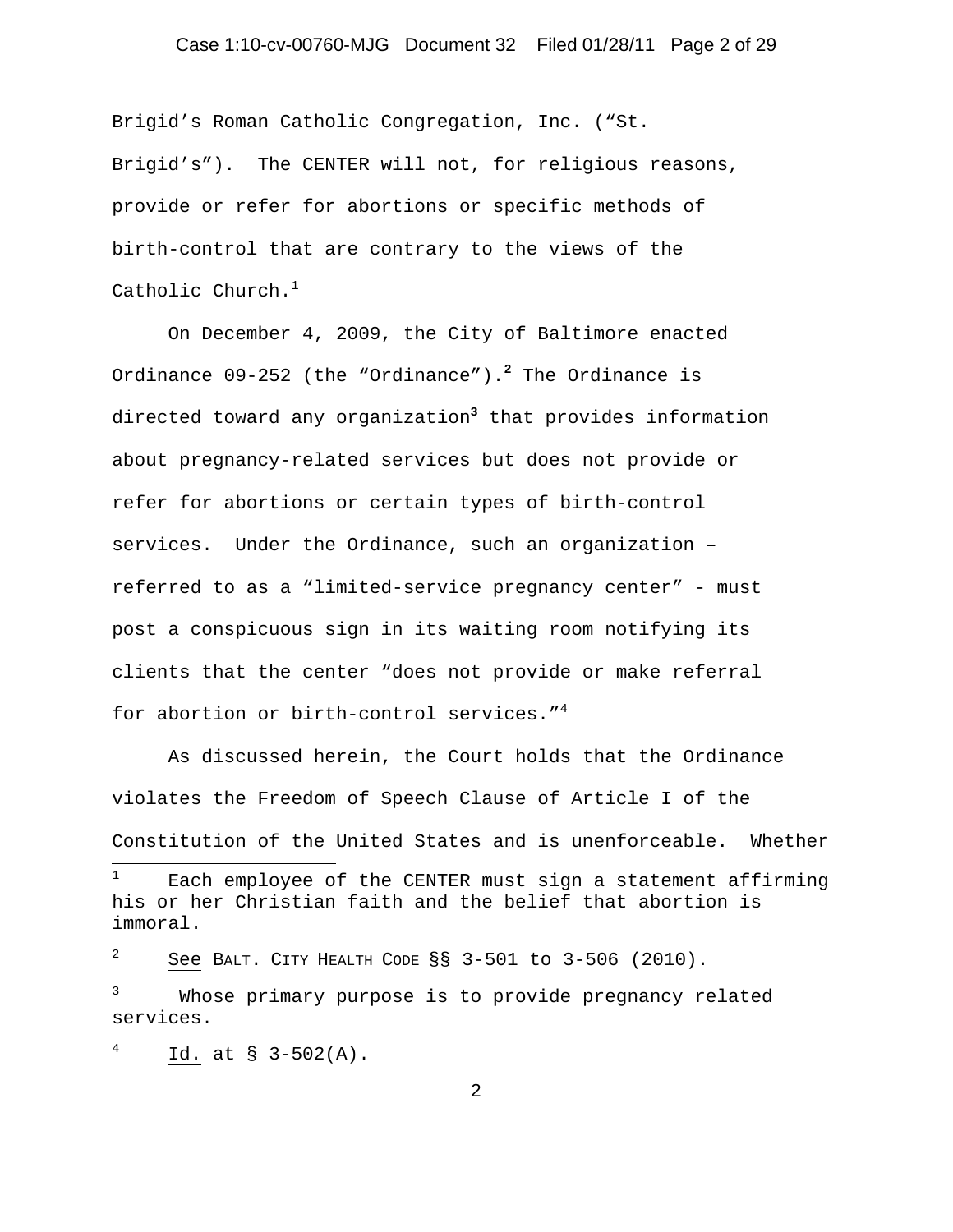# Case 1:10-cv-00760-MJG Document 32 Filed 01/28/11 Page 3 of 29

a provider of pregnancy-related services is "pro-life" or "prochoice," it is for the provider – not the Government - to decide when and how to discuss abortion and birth-control methods. The Government cannot, consistent with the First Amendment, require a "pro-life" pregnancy-related service center to post a sign as would be required by the Ordinance.

#### II. PROCEDURAL SETTING

 $\overline{a}$ 

The CENTER, the Archbishop, and St. Brigid's (collectively "Plaintiffs") have filed the instant lawsuit, seeking to enjoin enforcement of the Ordinance. Plaintiffs, contending that the Ordinance is facially invalid, assert claims against the Mayor and City Council of Baltimore, Stephanie Rawlings-Blake, in her official capacity as Mayor of Baltimore, and Olivia Farrow Esq., in her official capacity as acting Baltimore City Health Commissioner (collectively "Defendants").<sup>5</sup> Plaintiffs' Complaint for Declaratory and Injunctive Relief presents four Counts:

Count I. First Amendment (Free Speech and Assembly) Count II. First Amendment (Free Exercise of Religion)

<sup>5</sup> Plaintiffs also named the Baltimore City Health Department as a defendant but agree that claims against the Baltimore City Health Department be dismissed without prejudice (Pls.' Opp'n in [Document 17] at 34).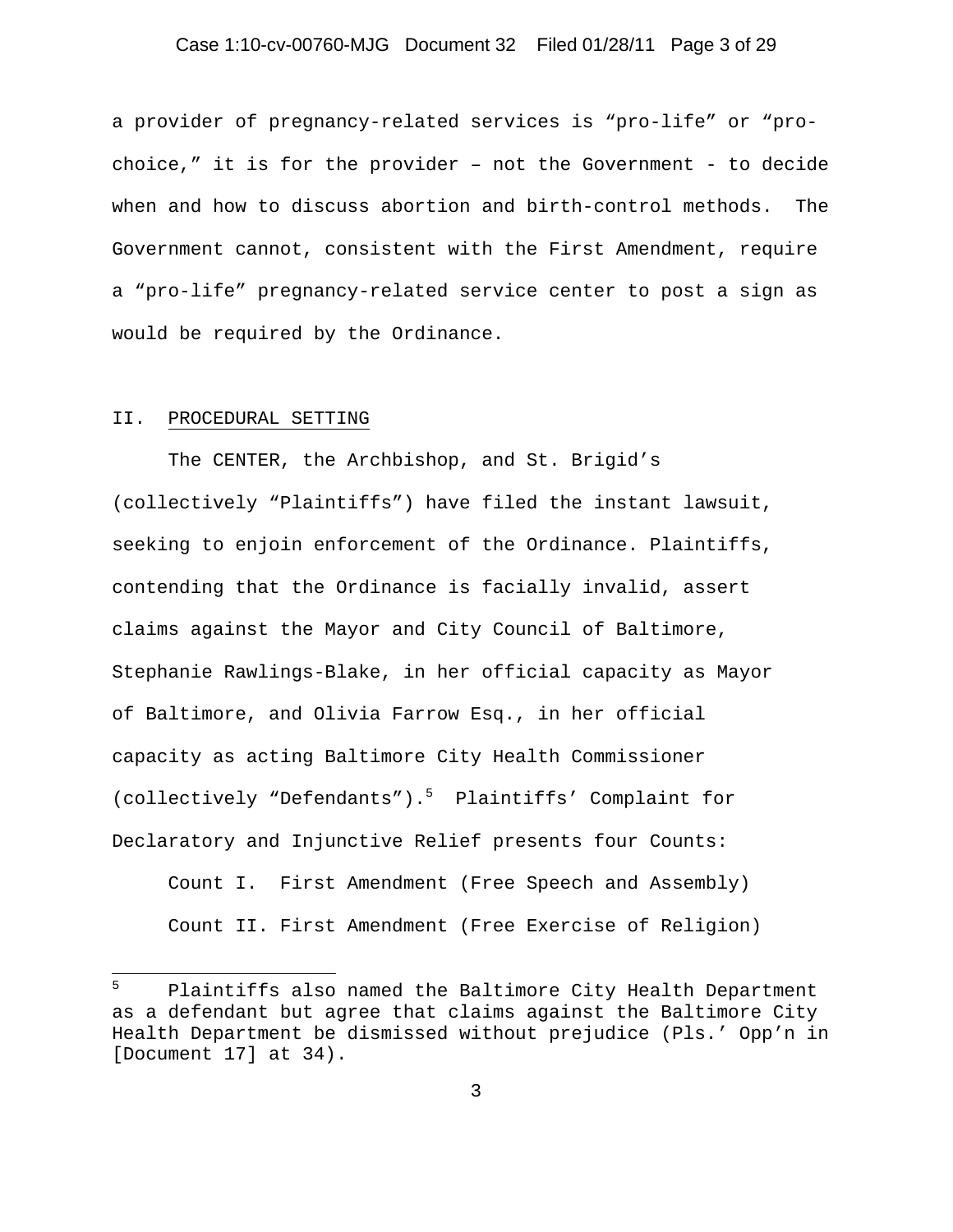Count III. Fourteenth Amendment (Equal Protection) Count IV. Maryland Code**<sup>6</sup>** (Conscience Clause)

 By the pending motions, Defendants seek (1) dismissal of claims made by the Archbishop and St. Brigid's pursuant to Rule  $12(b)(1)^7$  due to a lack of standing and (2) dismissal of all claims pursuant to Rule 12(b)(6) for failure to state a claim upon which relief can be granted. Plaintiffs, on the other hand, seek summary judgment pursuant to Rule 56 on their claims contained in Counts I and III.

#### A. Dismissal Standard

A motion to dismiss filed pursuant to Federal Rule of Civil Procedure 12(b)(6) tests the legal sufficiency of a complaint. A complaint need only contain "a short and plain statement of the claim showing that the pleader is entitled to relief, in order to give the defendant fair notice of what the ... claim is and the grounds upon which it rests." Bell Atl. Corp. v. Twombly*,* 550 U.S. 544, 555 (2007) (citations omitted). When evaluating a 12(b)(6) motion to dismiss, a plaintiff's wellpleaded allegations are accepted as true and the complaint is

 6 MD. CODE ANN., HEALTH-GEN. §20-214 (West 2011)

<sup>7</sup> All "rule" references herein are to the FEDERAL RULES OF CIVIL PROCEDURE.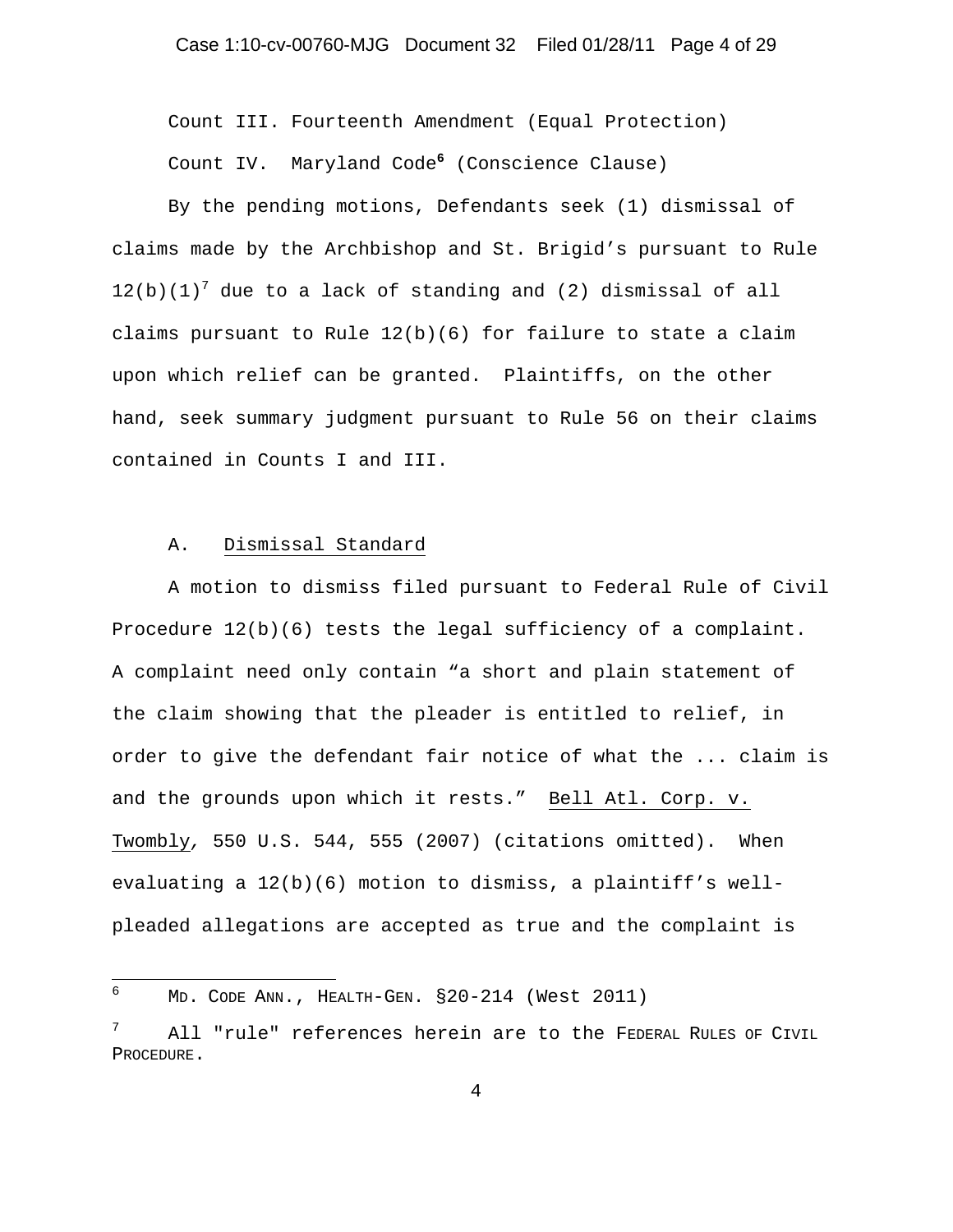# Case 1:10-cv-00760-MJG Document 32 Filed 01/28/11 Page 5 of 29

viewed in the light most favorable to the plaintiff. However, conclusory statements or a "formulaic recitation of the elements of a cause of action" will not suffice. Id. A complaint must allege sufficient facts to "cross 'the line between possibility and plausibility of entitlement to relief.'" Francis v. Giacomelli, 588 F.3d 186, 193 (4th Cir. 2009) (quoting Twombly, 550 U.S. at 557).

Inquiry into whether a complaint states a plausible claim is "a context-specific task that requires the reviewing court to draw on its judicial experience and common sense." Id. Thus, if the well-pleaded facts contained within a complaint "do not permit the court to infer more than the mere possibility of misconduct, the complaint has alleged – but it has not shown – that the pleader is entitled to relief." Id. (quoting Ashcroft v. Iqbal*,* \_\_ U.S. \_\_, 129 S. Ct. 1937, 1950 (2009).

### B. Summary Judgment Standard

A motion for summary judgment shall be granted if the pleadings and supporting documents "show that there is no genuine issue as to any material fact and that the movant is entitled to judgment as a matter of law." FED. R. CIV. P. 56(c) (2).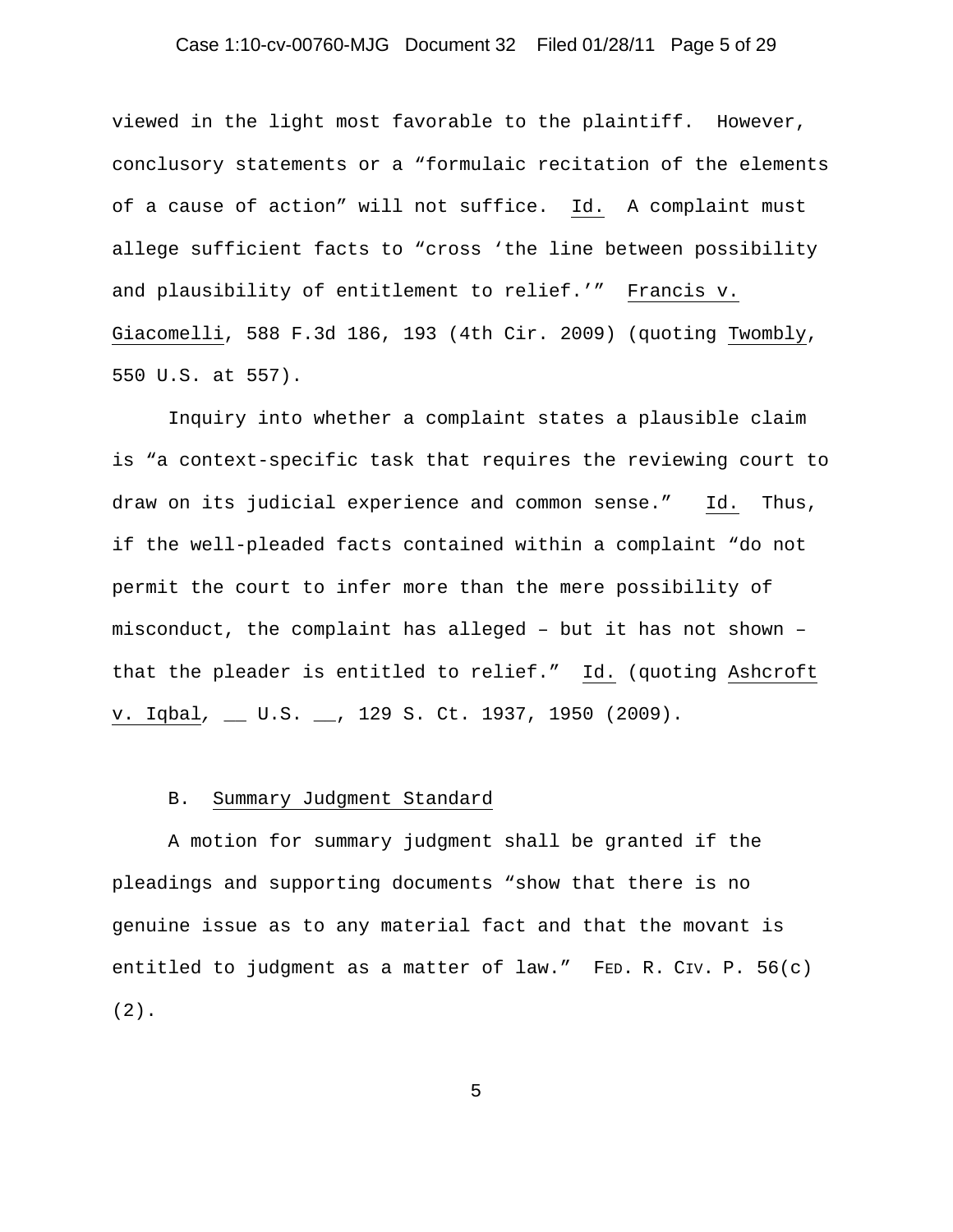# Case 1:10-cv-00760-MJG Document 32 Filed 01/28/11 Page 6 of 29

The well-established principles pertinent to summary judgment motions can be distilled to a simple statement: The Court may look at the evidence presented in regard to a motion for summary judgment through the non-movant's rose-colored glasses, but must view it realistically. After so doing, the essential question is whether a reasonable fact finder could return a verdict for the non-movant or whether the movant would, at trial, be entitled to judgment as a matter of law. See, e.g., Anderson v. Liberty Lobby, Inc., 477 U.S. 242, 248 (1986); Celotex Corp. v. Catrett, 477 U.S. 317, 323 (1986); Shealy v. Winston, 929 F.2d 1009, 1012 (4th Cir. 1991). Thus, in order to defeat a motion for summary judgment, "the party opposing the motion must present evidence of specific facts from which the finder of fact could reasonably find for him or her." Mackey v. Shalala, 43 F. Supp. 2d 559, 564 (D. Md. 1999) (emphasis added). When evaluating a motion for summary judgment, the Court must bear in mind that the "summary judgment procedure is properly regarded not as a disfavored procedural shortcut, but rather as an integral part of the Federal Rules as a whole, which are designed 'to secure the just, speedy and inexpensive determination of every action.'" Celotex, 477 U.S. at 327 (quoting Rule 1 of the Federal Rules of Civil Procedure).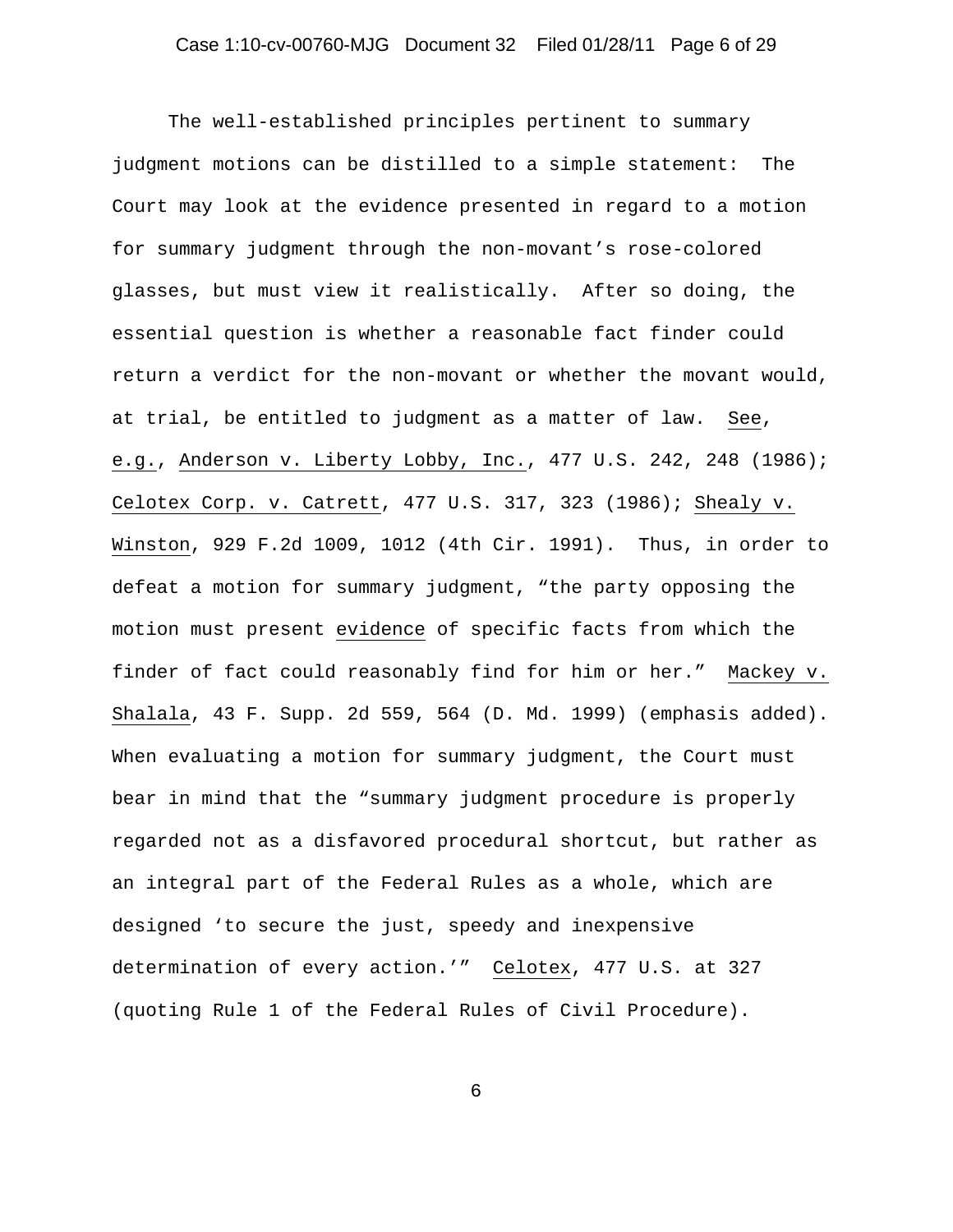#### C. Standard Applicable

 Defendants seek dismissal of all Counts, while Plaintiffs seek summary judgment on Counts I (Free Speech and Assembly) and III (Equal Protection). In their presentations regarding these Counts both sides have submitted and/or relied upon materials from outside of the Complaint. Rule  $12(b)(6)$ , provides that, in the context of a motion to dismiss, "if matters outside the pleading are presented to and not excluded by the court, the motion shall be treated as one for summary judgment and disposed of as provided in Rule 56." FED. R. CIV. PRO. 12(b)(6).

 Accordingly, as to Counts I and III, the parties' respective motions shall be treated as cross-motions for summary judgment. Moreover, in view of the absence of any genuine issues of material fact with respect to these Counts, resolution of the claims therein by summary judgment is appropriate.

#### D. Rule 56(f)

Summary judgment is appropriate only "after adequate time for discovery." Celotex, 477 U.S. at 322. Defendants assert that summary judgment would be premature because they have not had an adequate opportunity to conduct discovery or fully develop expert testimony, this despite having passed the Ordinance in December 2009. Specifically, Defendants seek discovery regarding the harm the Ordinance seeks to address, the commercial nature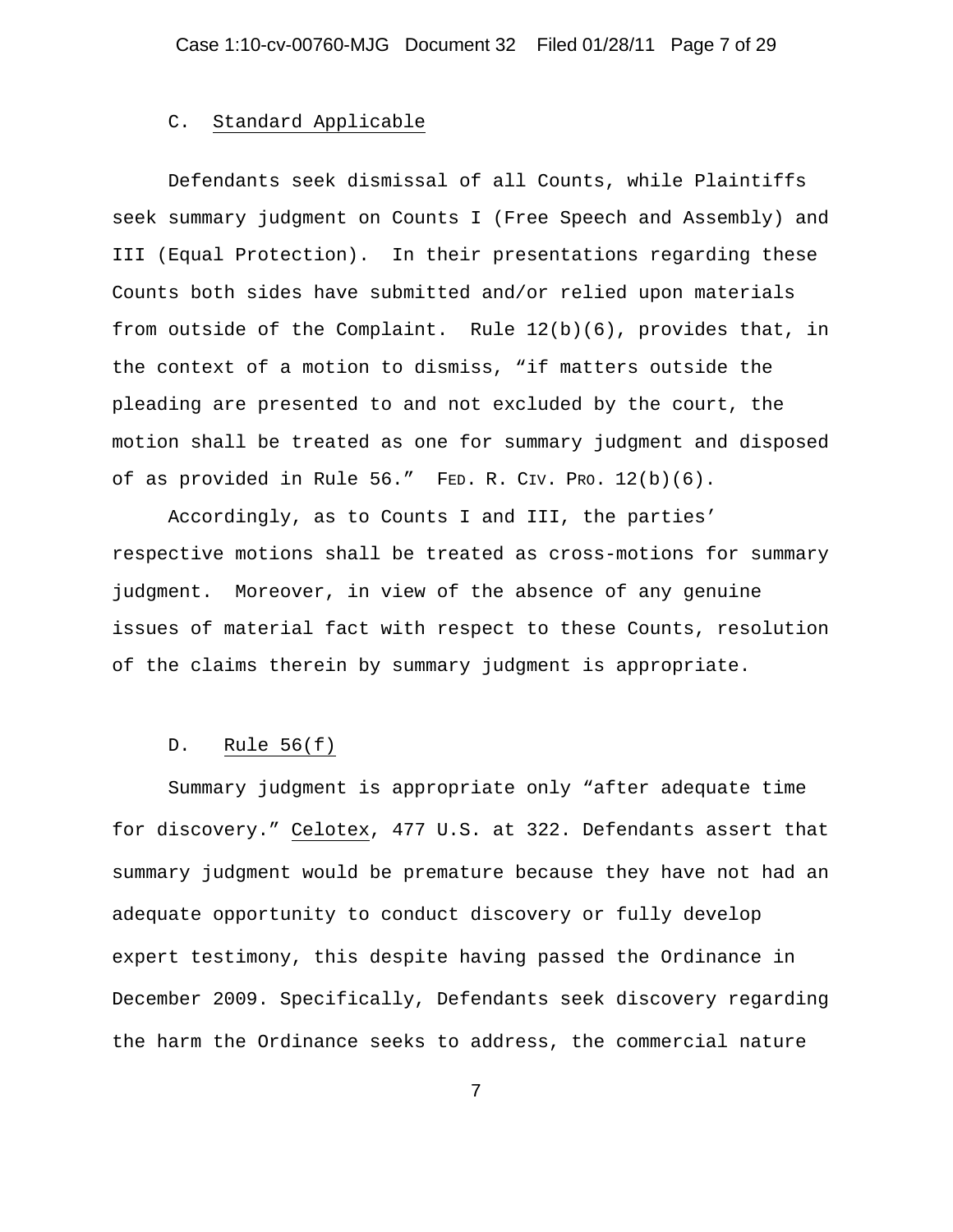# Case 1:10-cv-00760-MJG Document 32 Filed 01/28/11 Page 8 of 29

of Plaintiffs' activities, as well as actual evidence of deceptive advertising. (See Defs.' Reply [Document 18], Ex. 6  $\P$  3-6).

Defendants may not, however, use discovery in an attempt to generate justifications for the Ordinance following its enactment. The requisite scrutiny is not satisfied through the use of post-hoc justifications created after the start of litigation. See U.S. v. Virginia, 518 U.S. 515, 533 (1996) (noting that the government's justification, even under intermediate scrutiny, may not be "invented post-hoc in response to litigation").

In the instant case, the Court must examine whether the Ordinance, on its face, is subject to, and satisfies, the applicable level of scrutiny. The Court must base its decision on the evidence relied on by the Baltimore City Council at the time the Ordinance was passed.

#### III. DISCUSSION

#### A. Plaintiffs

At all times relevant hereto, the CENTER has offered pregnancy-related services at locations within Baltimore City. The CENTER presents classes in prenatal development, parenting, and life skills. The CENTER offers its clients bible study,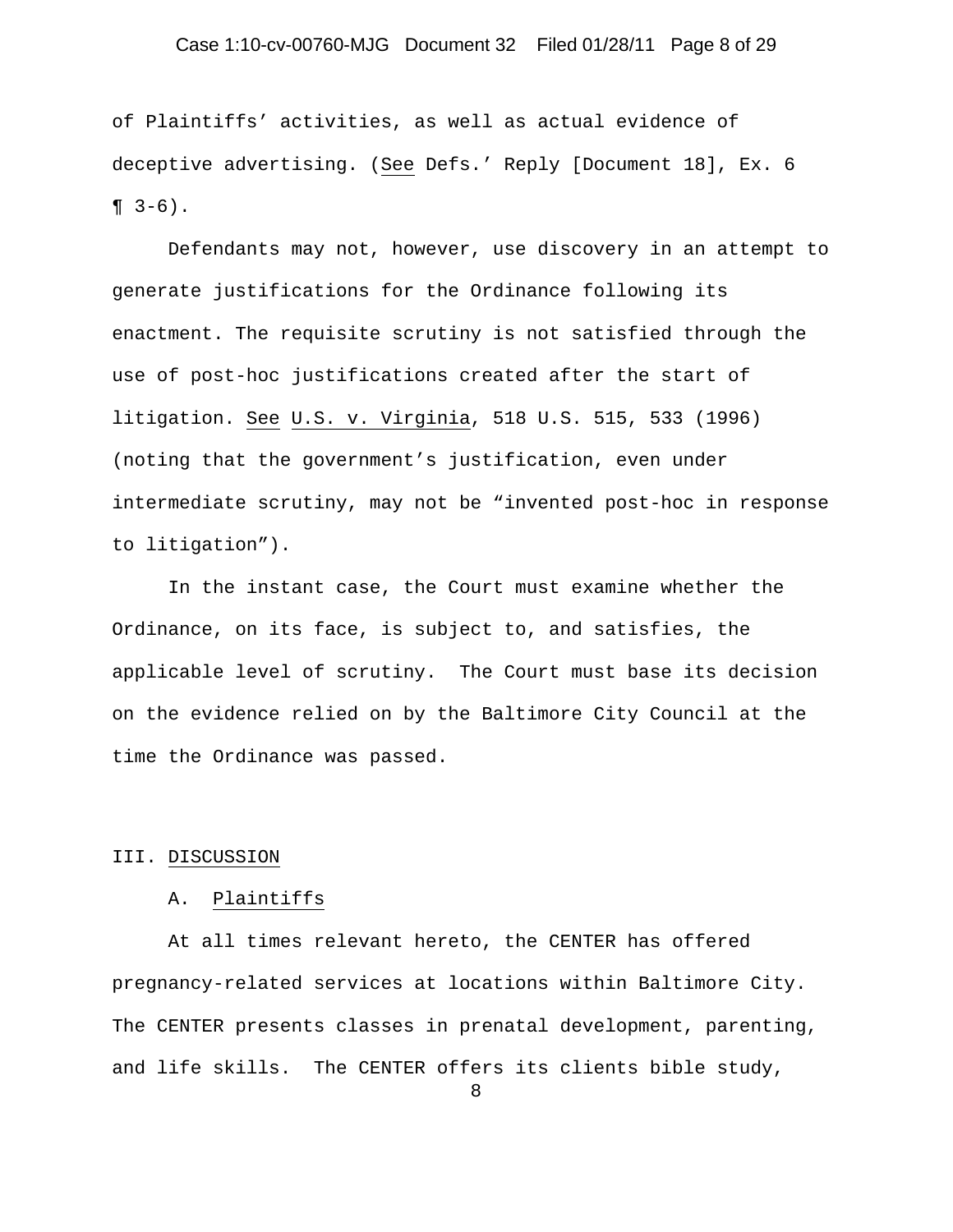# Case 1:10-cv-00760-MJG Document 32 Filed 01/28/11 Page 9 of 29

pregnancy testing, sonograms, prenatal vitamins, and mentoring. The CENTER also provides information on "Catholic compliant" birth-control techniques such as abstinence and natural family planning. The CENTER will not, under any circumstances, provide or refer for abortions or certain methods of birth-control.

As stated above, Plaintiffs, the Archbishop and St. Brigid's allow the CENTER to use facilities on their respective premises rent-free.

#### B. The Ordinance

Ordinance 09-252, enacted by the City of Baltimore on December 4, 2009, provides, in pertinent part:

> A limited-service pregnancy center must provide its clients and potential clients with a disclaimer substantially to the effect that the center does not provide or make referral for abortion or birth-control services.

Id. §3-502(A).

The Ordinance further provides:

The disclaimer required by this section must be given through 1 or more signs that are:

- (1) written in English and Spanish;
- (2) easily readable; and
- (3) conspicuously posted in the center's waiting room or other area where individuals await service.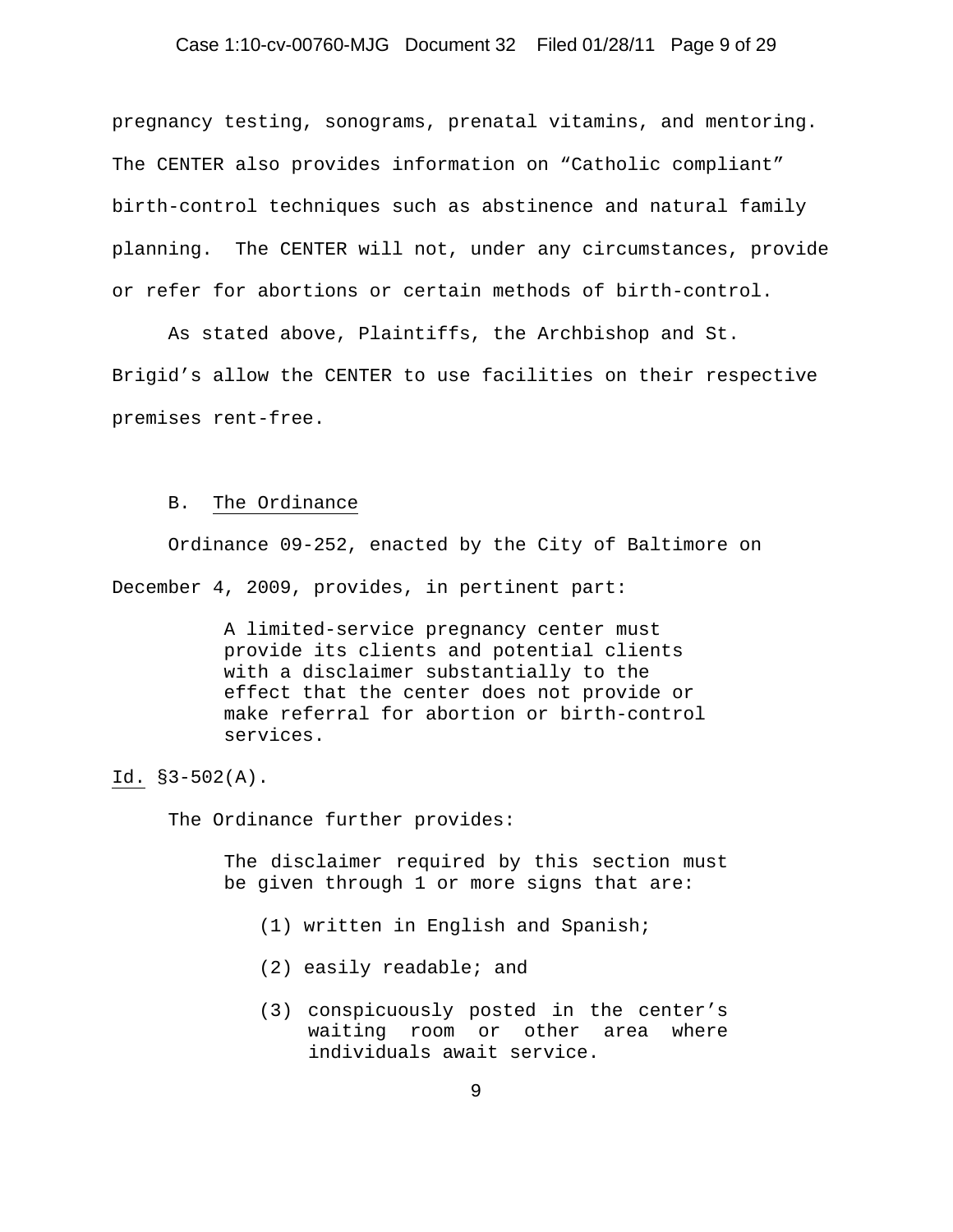Id. §3-502(B).

The Ordinance defines a "limited-service pregnancy center"

as:

- (1) Any person whose primary purpose is to provide pregnancy related services; and
- (2) Who:
	- (I) For a fee or as a free service, provides information about pregnancy-related services; but
	- (II) Does not provide or refer for:
		- (A) Abortions; or
		- (B) Nondirective and comprehensive birth-control services.

Id. §3-501.

 The Ordinance does not include a definition of "nondirective and comprehensive birth-control services." However, prior to the hearing in the instant case, the Baltimore City Health Department had defined "nondirective comprehensive (sic) birth-control services" as including "birth-control services which only a licensed healthcare professional may prescribe or provide but may also include other birth-control services." As became apparent at the hearing, this "definition" was essentially useless. Following the hearing, Defendants provided a "corrected" definition for the term "nondirective and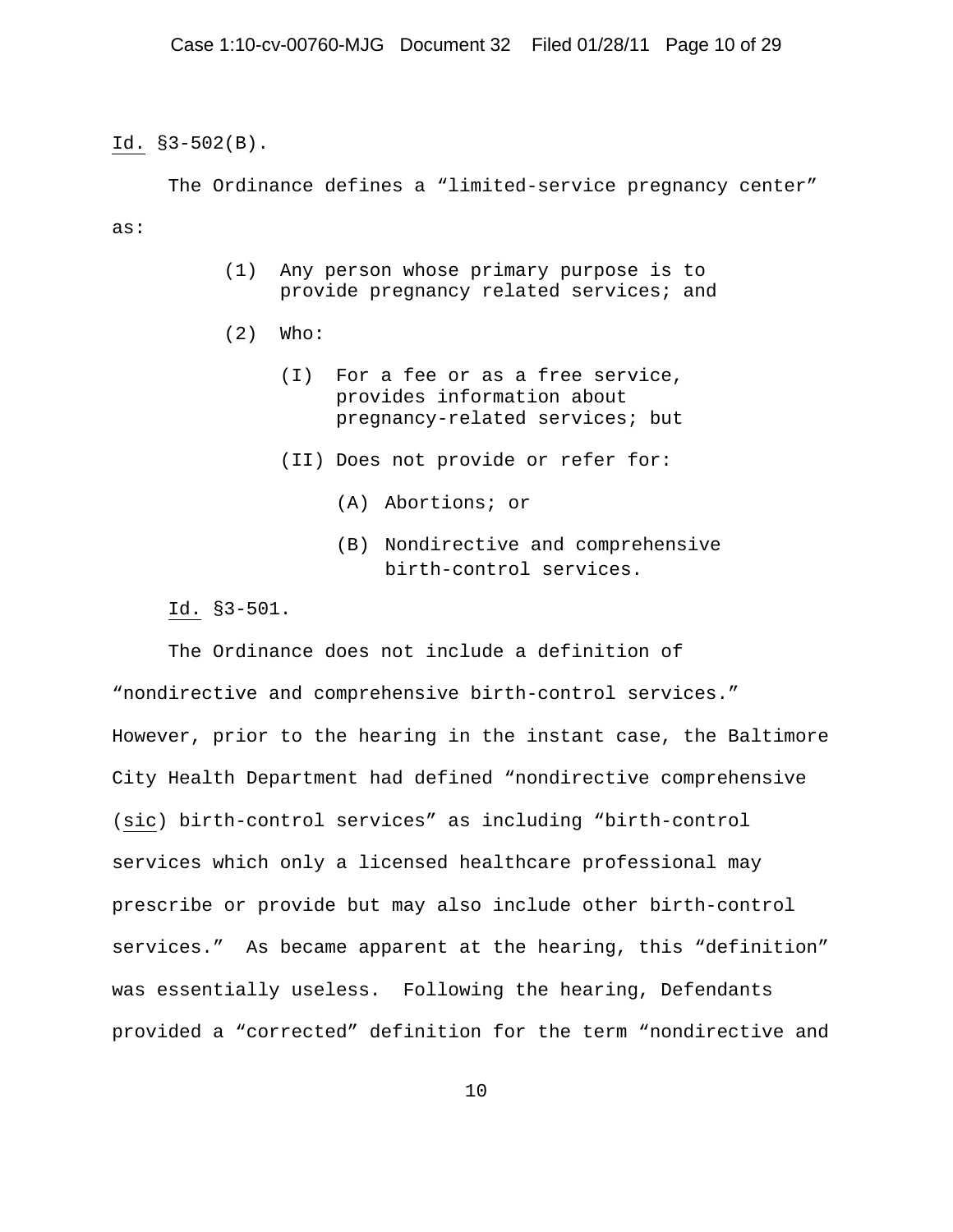#### Case 1:10-cv-00760-MJG Document 32 Filed 01/28/11 Page 11 of 29

comprehensive birth-control services" as including "birthcontrol services which only a licensed healthcare professional may prescribe or provide." Inasmuch as Plaintiffs seek prospective relief, the Court will utilize the "corrected" definition herein. Therefore, the Ordinance's disclaimer requirements apply to any pregnancy service center that will not provide or refer for abortions and certain physician provided birth-control methods.

 The Ordinance authorizes the Baltimore City Health Commissioner to issue a notice to any limited-service pregnancy center that is in violation of the Ordinance, directing the center to correct the violation within 10 days. Id. § 3-53. Failure to comply with a violation notice is punishable by the issuance of an environmental or civil citation, each of which carries a penalty of \$150.8 Id. at § 3-506; BALT. CITY HEALTH CODE ART. I, §§ 40-14, 41-14.

 $\overline{a}$ 

<sup>8</sup> A non-compliant pregnancy center may also be subject to a criminal misdemeanor charge under Health Article §2-211. If convicted of the misdemeanor, the pregnancy center is subject to a fine of \$200, plus \$50 for each day the offense continues. The non-payment of fines could result in the pregnancy center being held in contempt of court. BALT. CITY CODE ART. I, §§ 40-41.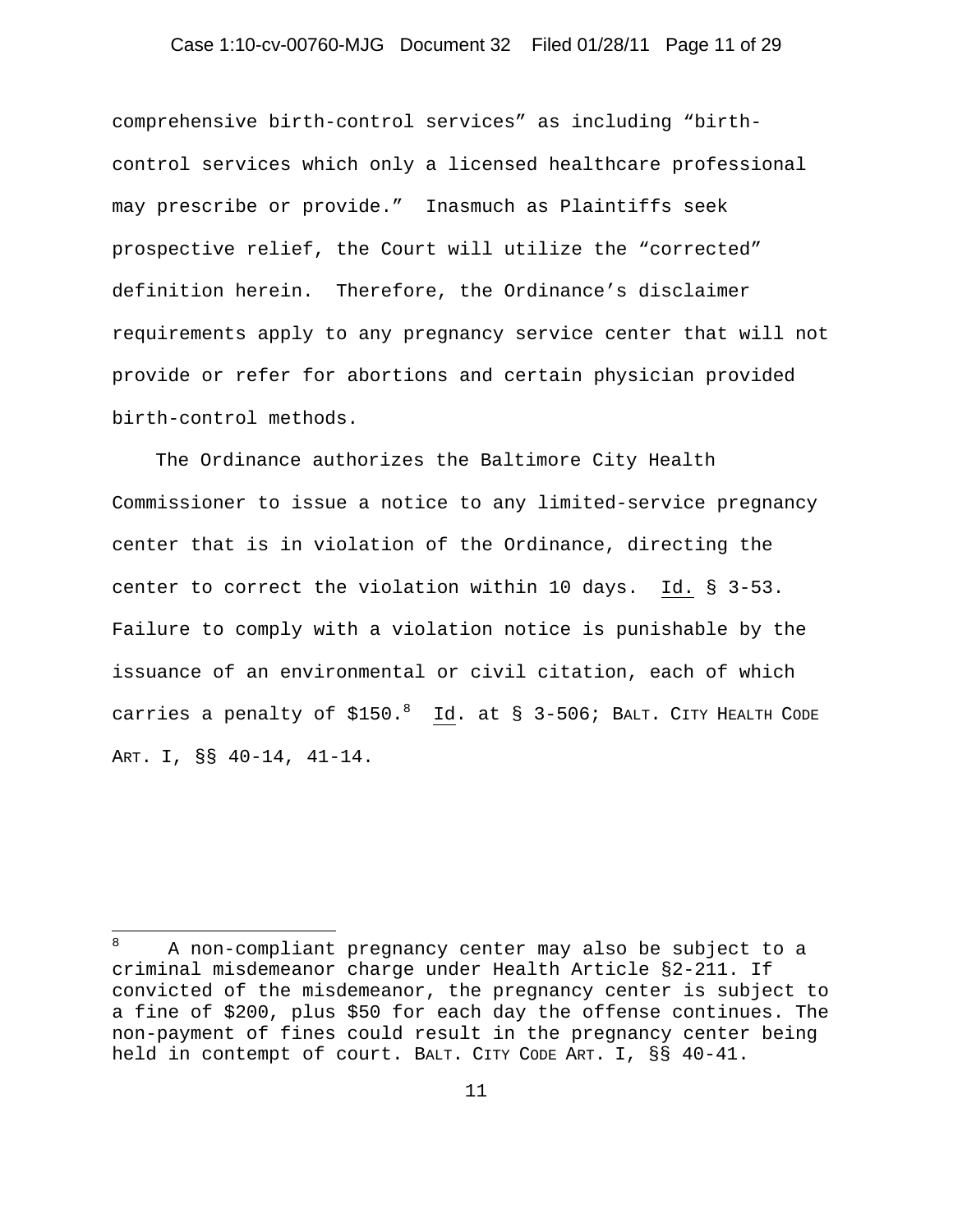#### C. Standing

Defendants contend that the Archbishop and St. Brigid's lack standing to bring the instant case. Standing to sue requires (1) the existence of a concrete and particularized injury in fact; (2) a causal connection between the injury suffered and the conduct complained of; and  $(3)$  that a favorable adjudication would redress the injury. Lujan v. Defenders of Wildlife, 504 U.S. 555, 560 (1992).

The evidence of record does not establish that the CENTER operated in any capacity other than separately and apart from the Archbishop and St. Brigid's. The Archbishop and St. Brigid's are not, and do not operate, limited-service pregnancy centers subject to the Ordinance. Rather, they allow the CENTER – which is subject to the Ordinance – to utilize a portion of their respective facilities free of charge. The Ordinance does not require the Archbishop and St. Brigid's to take any action and does not subject them – as landlords - to liability for their tenant's failure to post a required sign in the space utilized by the CENTER.

The Archbishop and St. Brigid's contend that they will suffer a "concrete and particularized injury" because the required signs would be attributed to them. The Court finds speculative, at best, the contention that a sign required by the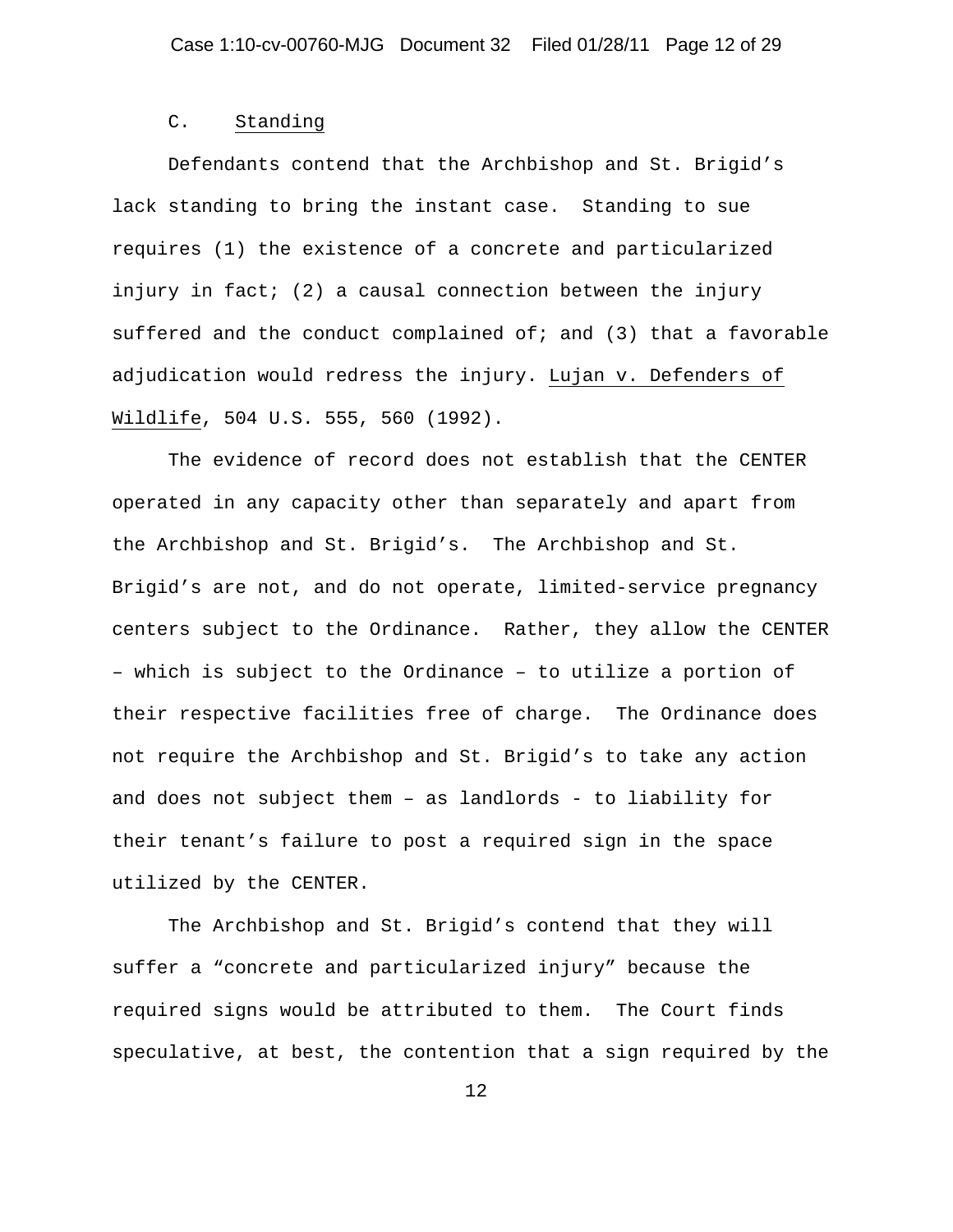# Case 1:10-cv-00760-MJG Document 32 Filed 01/28/11 Page 13 of 29

Ordinance on the CENTER's wall will be attributed to the landlord. Indeed, the sign refers to the services provided by the CENTER and would have no reference to the owner of the building in which the CENTER operates.

Certainly, the Archbishop and St. Brigid's share the CENTER's beliefs regarding birth-control and strongly object to an Ordinance compliant sign posted in the CENTER. The Court does not find, however, that the CENTER's compliance with the Ordinance would cause Archbishop and St. Brigid's "concrete and particularized injury in fact" so as to meet the Lujan test for standing.

Accordingly, the Court concludes that it must dismiss all claims made by the Archbishop and St. Brigid's for lack of standing. However, the Court finds it appropriate to allow the Archbishop and St. Brigid's to participate in the instant case as amici curiae. Also, for the sake of consistency, the Court shall, herein, refer to the positions taken by the amici and the CENTER, as those of "Plaintiffs."

#### D. Freedom of Speech

Freedom of speech "is the matrix, the indispensible condition, of nearly every other form of freedom." Palko v. Connecticut, 302 U.S. 319, 327 (1937) (Cardozo, J.). The First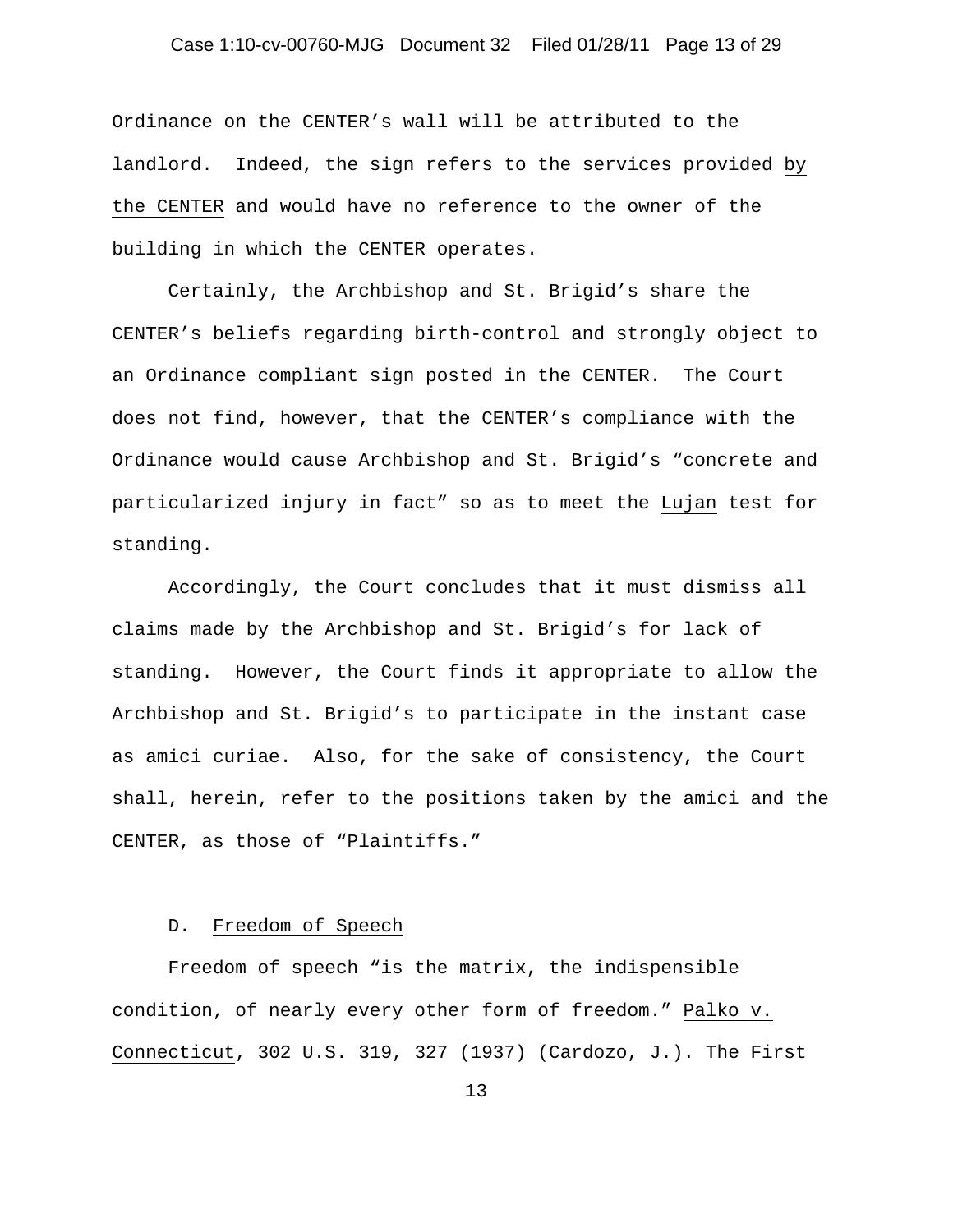# Case 1:10-cv-00760-MJG Document 32 Filed 01/28/11 Page 14 of 29

Amendment, as applied to the states by the Fourteenth Amendment, prohibits regulations "abridging the freedom of speech." U.S. CONST. amend I. "[A]s a general matter, the First Amendment means that government has no power to restrict expression because of its message, its ideas, its subject matter, or its content." Ashcroft v. American Civil Liberties Union, 535 U.S. 564, 573 (2002) (internal quotation marks and citations omitted). Accordingly, the government cannot inhibit, suppress, or impose differential content-based burdens on speech. Turner Broad. Sys., Inc. v. FCC, 512 U.S. 622, 641-642 (1994).

The Ordinance regulates speech. The Ordinance applies to limited-service pregnancy centers whose primary mission is to provide information on topics relating to pregnancy and birthcontrol. It is true that the Ordinance does not directly regulate the content of a limited-service pregnancy center's speech in the sense of restricting what it can say. However, requiring the placement of a "disclaimer" sign in the center's waiting room is, on its face, a form of compelled speech. Moreover, the Ordinance regulates the center's speech by mandating the timing and content of the introduction of the subjects of abortion and birth-control.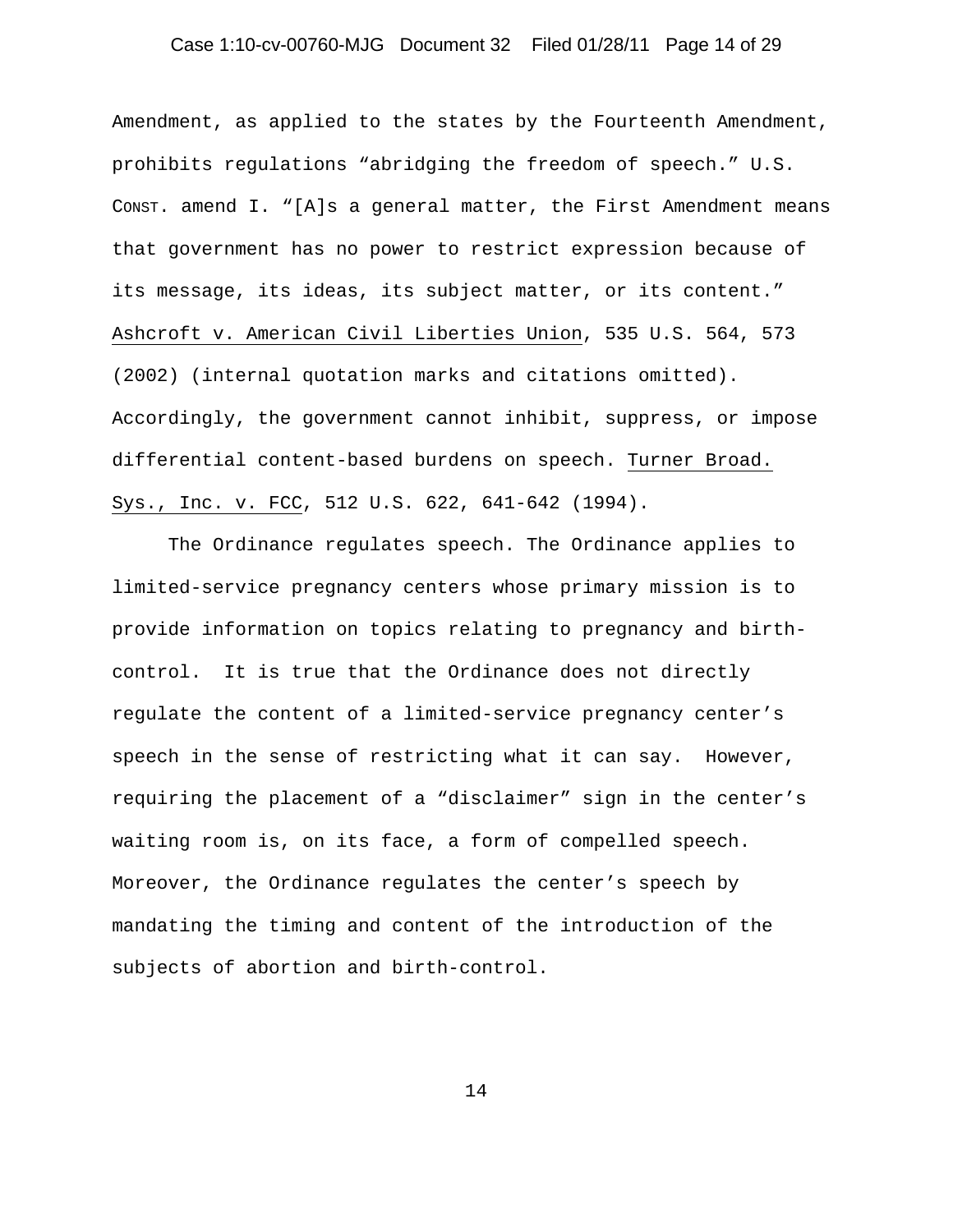#### 1. Level of Scrutiny

The parties disagree as to whether the Ordinance is subject to strict scrutiny review. Strict scrutiny review, in the context of the First Amendment, requires that a speech regulation "be narrowly tailored to promote a compelling Government interest" and "if a less restrictive alternative would serve the governments purpose, the legislature must use that alternative." U.S. v. Playboy Entm't Grp., Inc., 529 U.S. 803, 813 (2000).

Plaintiffs contend that the Ordinance is subject to strict scrutiny review for two principal reasons. First, the Ordinance regulates non-commercial speech by compelling a disclosure relating to abortion and birth-control information. Second, the Ordinance regulates speech based on Defendants' disagreement with Plaintiffs' viewpoint and ideology. Defendants argue that the Ordinance is subject to a lower level of scrutiny because it regulates strictly commercial speech and is viewpoint-neutral.

#### a. Commercial or Non-Commercial Speech

 In determining the appropriate level of scrutiny, this Court must analyze the nature of speech regulated by the Ordinance. Plaintiffs contend that strict scrutiny should apply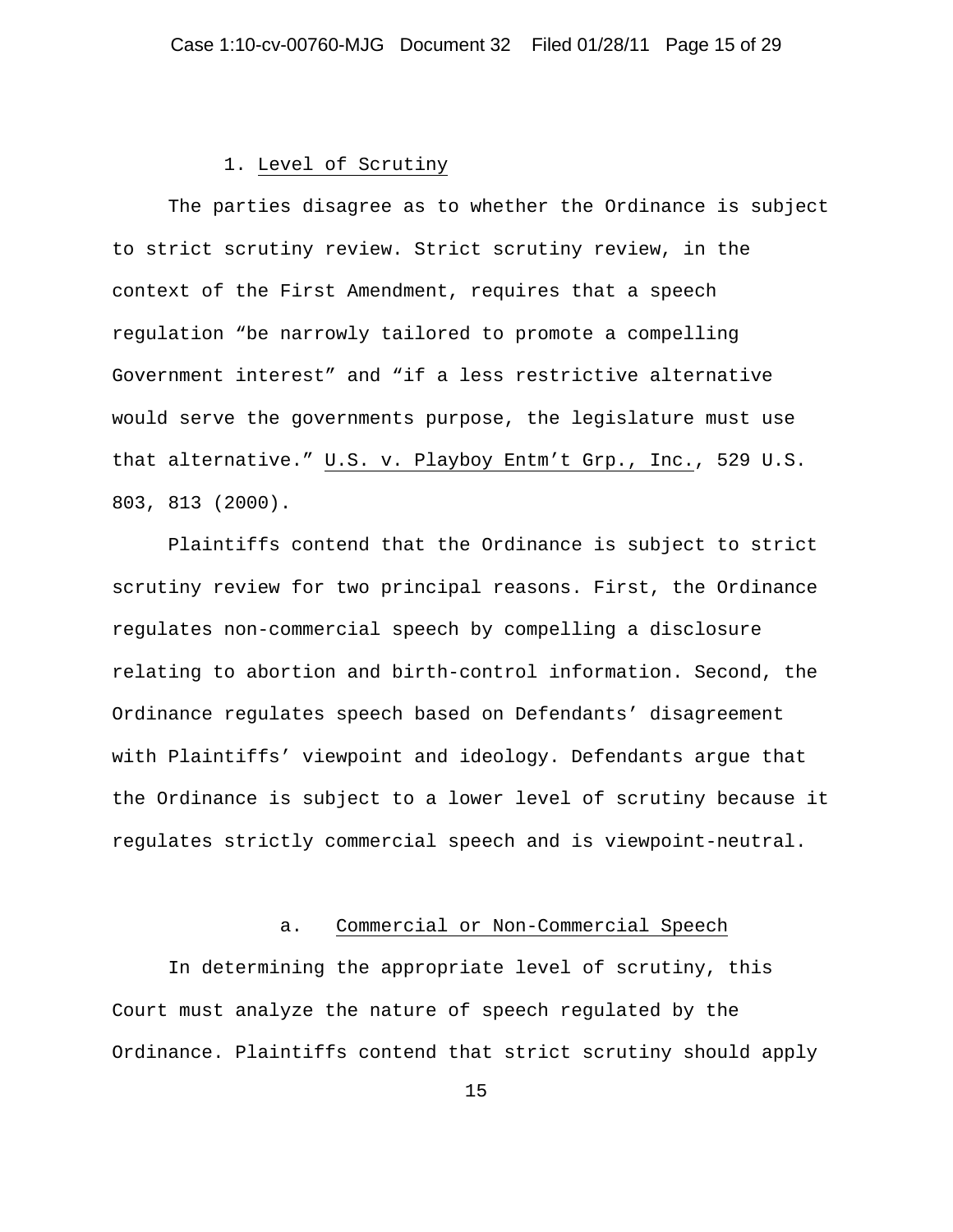# Case 1:10-cv-00760-MJG Document 32 Filed 01/28/11 Page 16 of 29

as the Ordinance compels a disclaimer introducing the topic of abortion, thus regulating Plaintiffs' non-commercial speech. Regulations which restrict or mandate non-commercial speech receive greater scrutiny than those governing purely commercial speech. In re R.M.J., 455 U.S. 191 (1982).

Defendants argue that the Ordinance regulates speech that is commercial in nature. Laws that compel or regulate commercial speech are permissible if their "disclosure requirements are reasonably related to the State's interest in preventing deception of consumers." Milavetz, Gallop & Milavetz, P.A. v. U.S., \_\_ U.S. \_\_, 130 S. Ct. 1324, 1339-40 (2010); Zauderer v. Office of Disciplinary Counsel of Supreme Court of Ohio, 471 U.S. 626, 651 (1985) (addressing the regulation of attorney advertising via disclaimers).

The Supreme Court has defined commercial speech as speech that proposes a commercial transaction. See Bolger v. Youngs Drug Prods. Corp., 463 U.S. 60, 64-68 (1983). Commercial speech has also been defined as "expression related solely to the economic interests of the speaker and its audience." Cent. Hudson Gas & Elec. Corp. v. Public Serv. Comm'n, 447 U.S. 557, 561 (1980).

Defendants claim that the commercial transaction at issue is the CENTER'S offer of valuable goods and services to pregnant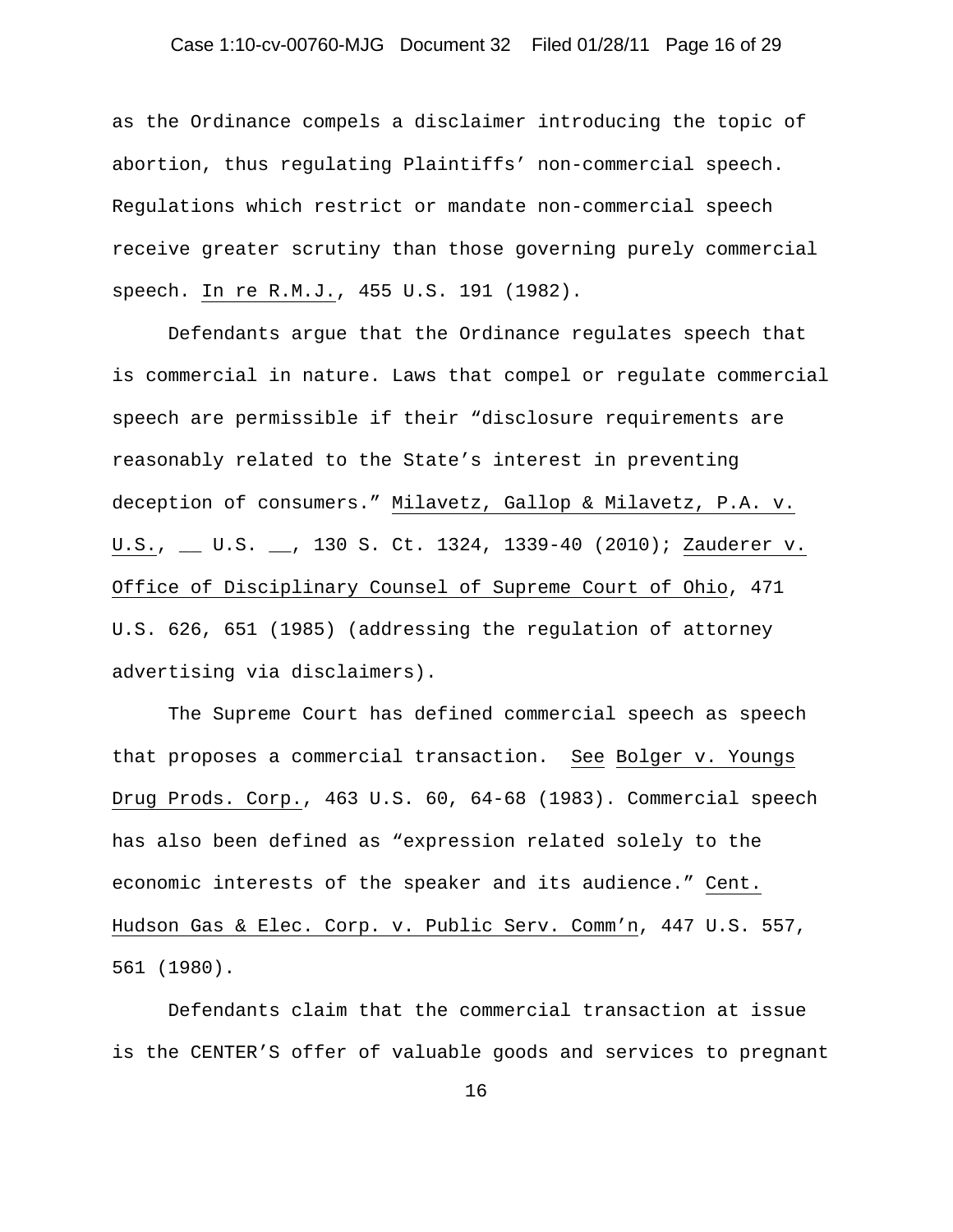# Case 1:10-cv-00760-MJG Document 32 Filed 01/28/11 Page 17 of 29

women. The goods and services offered include pregnancy tests, sonograms, and options counseling.

Under both Bolger and Central Hudson, the speech regulated by the Ordinance is not commercial speech. The overall purpose of the advertisements, services, and information offered by the CENTER is not to propose a commercial transaction, nor is it related to the CENTER's economic interest. The CENTER engages in speech relating to abortion and birth-control based on strongly held religious and political beliefs rather than commercial interests or profit motives. The notion that "human life must be respected and protected absolutely from the moment of conception" is a central tenet of the CENTER's belief system. See Catechism of the Catholic Church, Art. Five §§ 2258- 2330. [Document 24 Ex. 1]

The CENTER offers services that have value in the commercial marketplace. However, the offering of free services<sup>9</sup> such as pregnancy tests and sonograms in furtherance of a religious mission fails to equate with engaging in a commercial

 9 Determining whether speech is commercial does not depend on the speaker's status as a non-profit entity, but rather on the nature of the transaction proposed by the speaker. Vill. of Schaumberg v. Citizens for a Better Env't, 444 U.S. 620, 632 (1980). See also Virginia Vermiculite Ltd. v. W.R. Grace & Co., 156 F.3d 535, 541 (4th Cir. 1998) (explaining "the dispositive inquiry is whether the transaction is commercial, not whether the entity engaging in the transaction is commercial").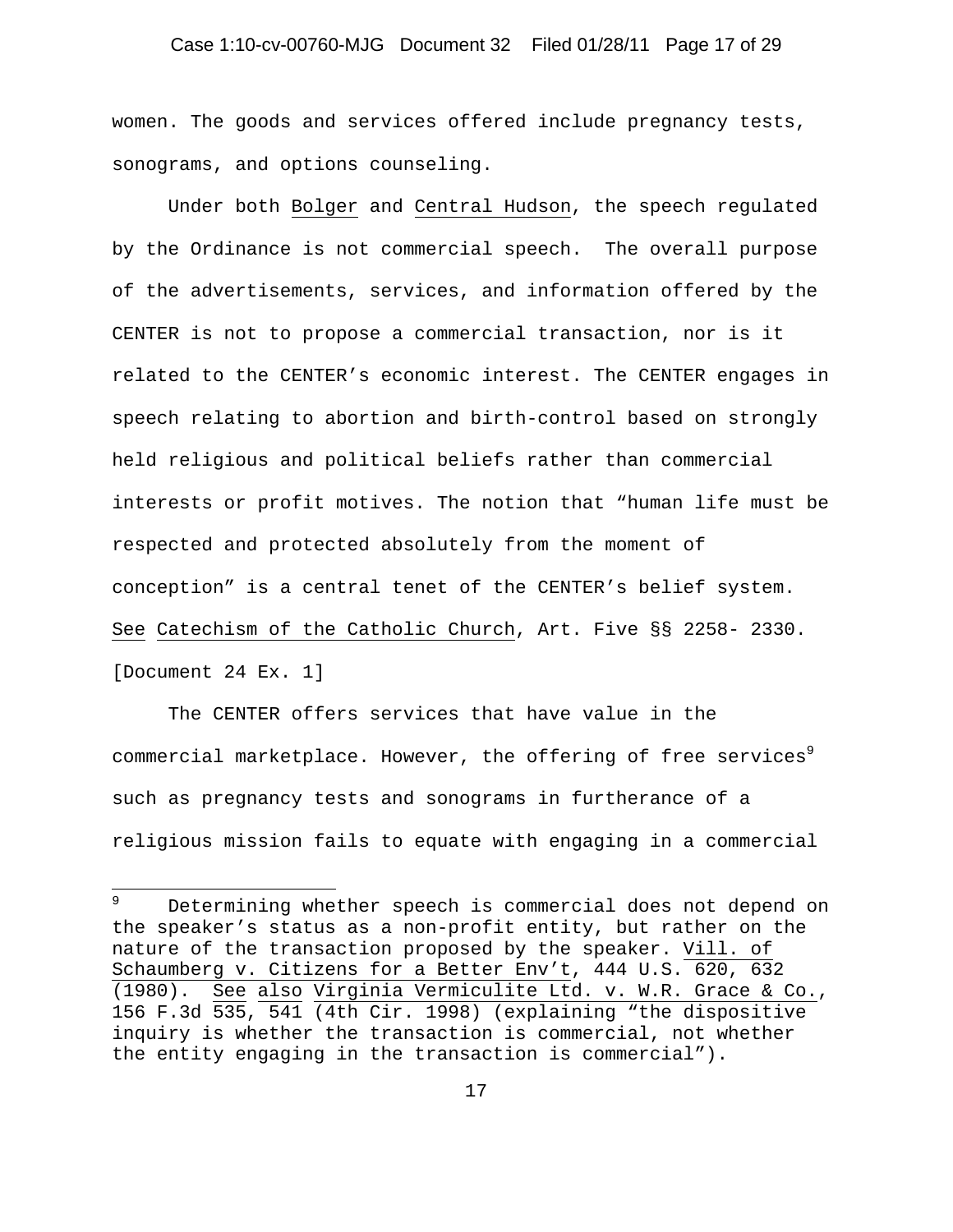# Case 1:10-cv-00760-MJG Document 32 Filed 01/28/11 Page 18 of 29

transaction. Were that the case, any house of worship offering their congregants sacramental wine, communion wafers, prayer beads, or other objects with commercial value, would find their accompanying speech subject to diminished constitutional protection.

The nature of speech regulated by the Ordinance bears little resemblance to the speech at issue in Milavetz<sup>10</sup> and Zauderer. Both Milavetz and Zauderer addressed the regulation of highly commercial activities relating to attorney advertisements, most notably offering legal services for a fee. In regard to the disclaimer requirements on transactions proposed in the attorney advertisements, only economic interests were impacted. In sharp contrast, the disclaimer mandated by the Ordinance introduces the topics of abortion and birth-control. This has an immediate effect on any speech and information offered by the CENTER on these subjects. The nature of information transmitted by the CENTER includes, by any measure, speech generally afforded the highest level of constitutional protection.

Even if the Court were to assume that the CENTER's speech includes some commercial elements, strict scrutiny would

 $10<sup>1</sup>$ In Milavetz, the parties agreed that the challenged provisions only regulate commercial speech. 130 S. Ct. at 1339.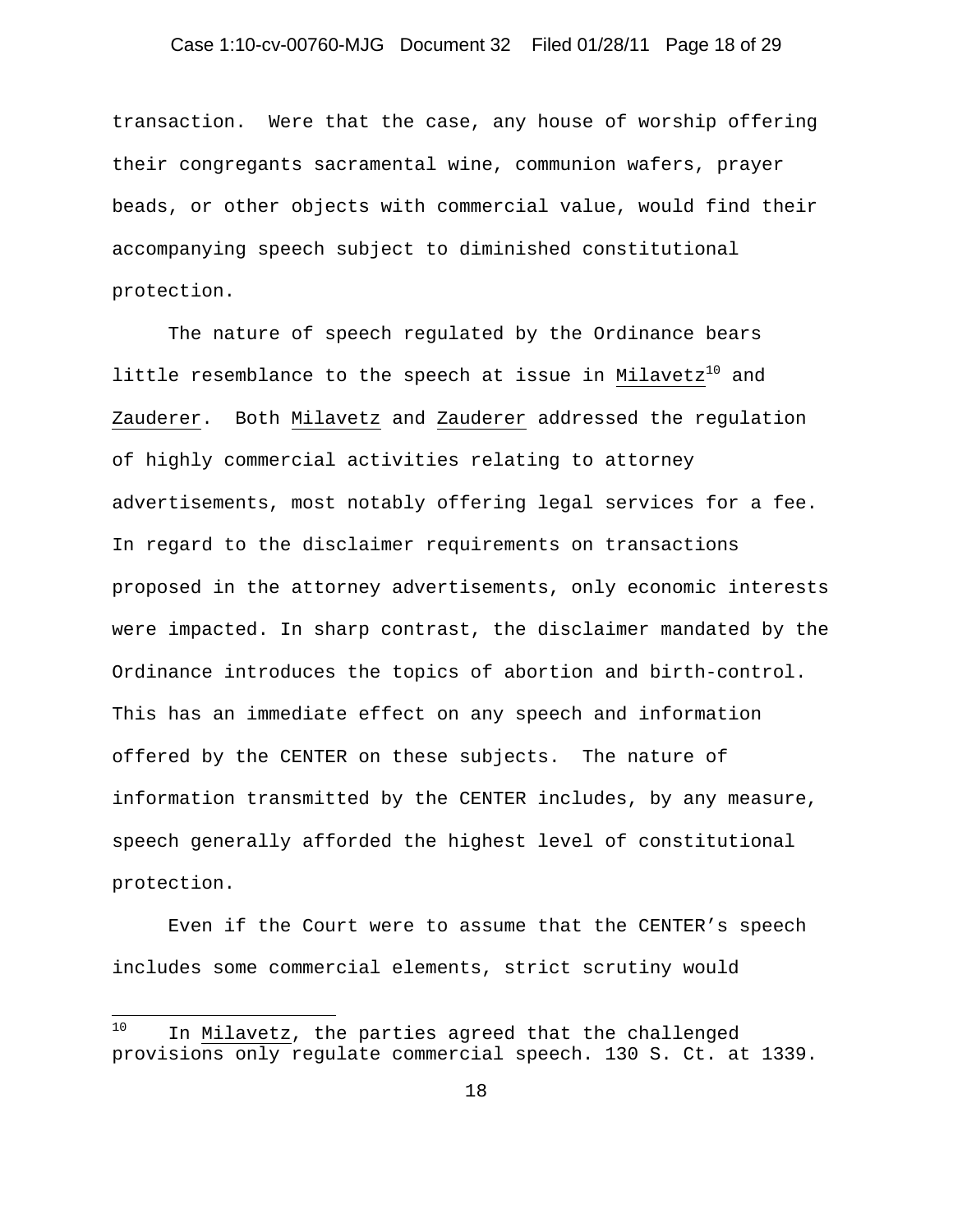# Case 1:10-cv-00760-MJG Document 32 Filed 01/28/11 Page 19 of 29

nonetheless apply. The Supreme Court has held that "we do not believe that speech retains its commercial character when it is inextricably intertwined with otherwise fully protected speech." Riley v. Nat'l Fed'n of the Blind v. North Carolina, Inc., 487 U.S. 781, 796 (1988)(overturning a law requiring professional fundraisers to disclose to potential donors the percentage of charitable contributions collected that were actually turned over to charity).

The dialogue between a limited-service pregnancy center and an expectant mother begins when the client or prospective client enters the waiting room of the center. Contemporaneous with the center's initial communication is the presence of a stark and immediate statement about abortion and birth-control. Contrary to Defendants' assertion, the disclaimer indeed alters the course of a center's communications with a client or prospective client about abortion and birth-control.

Defendants claim that the terms of the disclaimer apply only to the purported commercial components of Plaintiffs' speech. This argument is unavailing. The Supreme Court has held that commercial and non-commercial elements of speech "cannot be separated or parceled out, applying one standard of review to one phrase, and another test to another phrase." Id. at 796. At the very least, a disclaimer conspicuous to anyone visiting the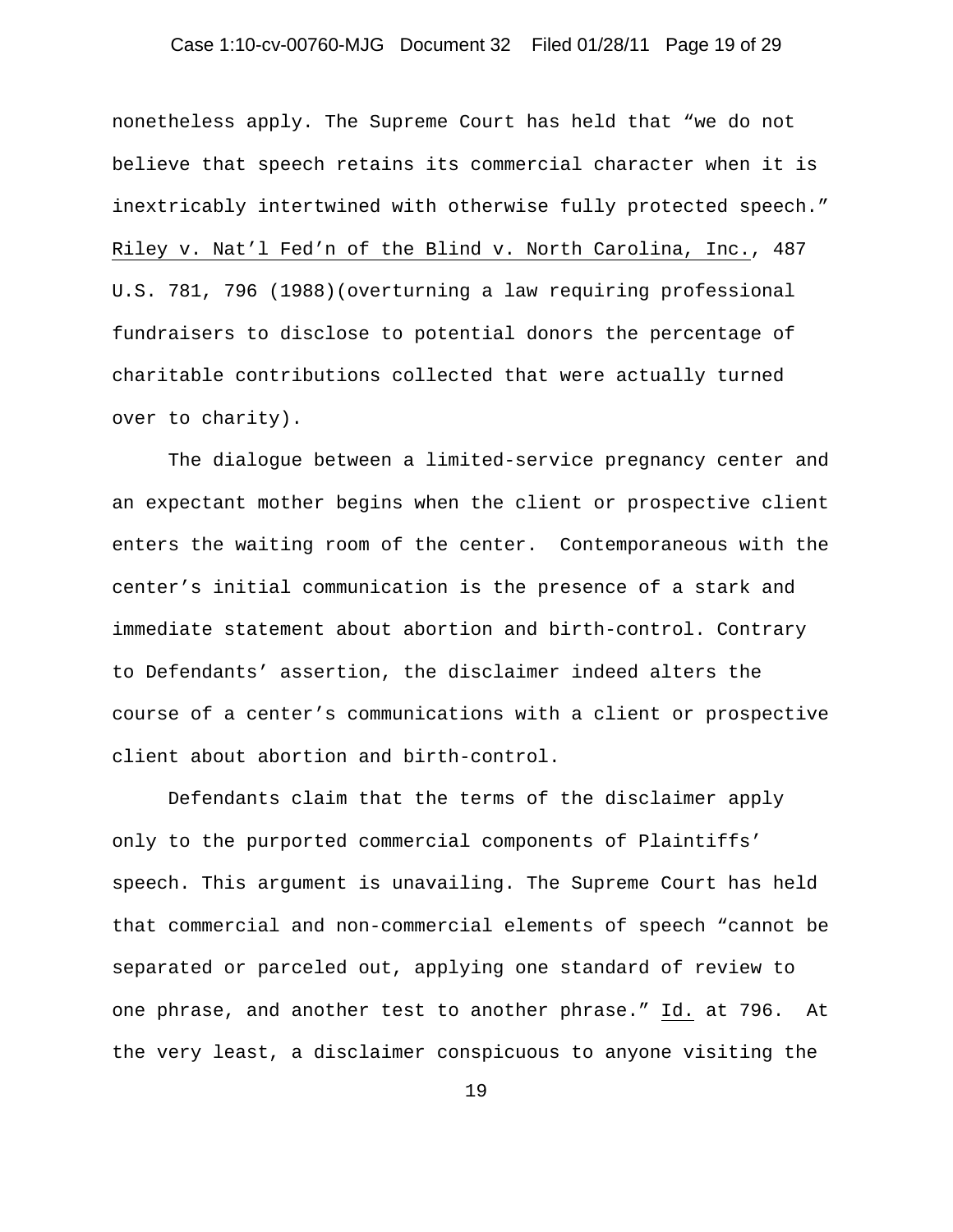# Case 1:10-cv-00760-MJG Document 32 Filed 01/28/11 Page 20 of 29

CENTER regarding the lack of abortion and birth-control services, mandates the inclusion of a government message concurrent, and intertwined with, Plaintiffs' delivery of fully protected speech.

Accordingly, the Court concludes that the Ordinance regulates the Plaintiffs' fully protected non-commercial speech so that strict scrutiny is triggered.

#### b. Lack of Viewpoint Neutrality

Under well established First Amendment principles, the "government must abstain from regulating speech when the specific motivation, ideology, or the opinion of the speaker is the rationale for the restriction." Rosenberger v. Rector & Visitors of Univ. of Va., 515 U.S. 819, 829 (1995). Thus, viewpoint-based discrimination is considered a particularly offensive form of content-based discrimination.

Plaintiffs contend that the very terms of the Ordinance impermissibly regulate only those who speak about pregnancyrelated services from a particular disfavored viewpoint. Defendants assert that the Ordinance applies to any persons offering pregnancy-related information including Lamaze instructors, maternity clothing retailers, lactation consultants, et cetera. (Mot. Hr'g Tr. 5:17). However, the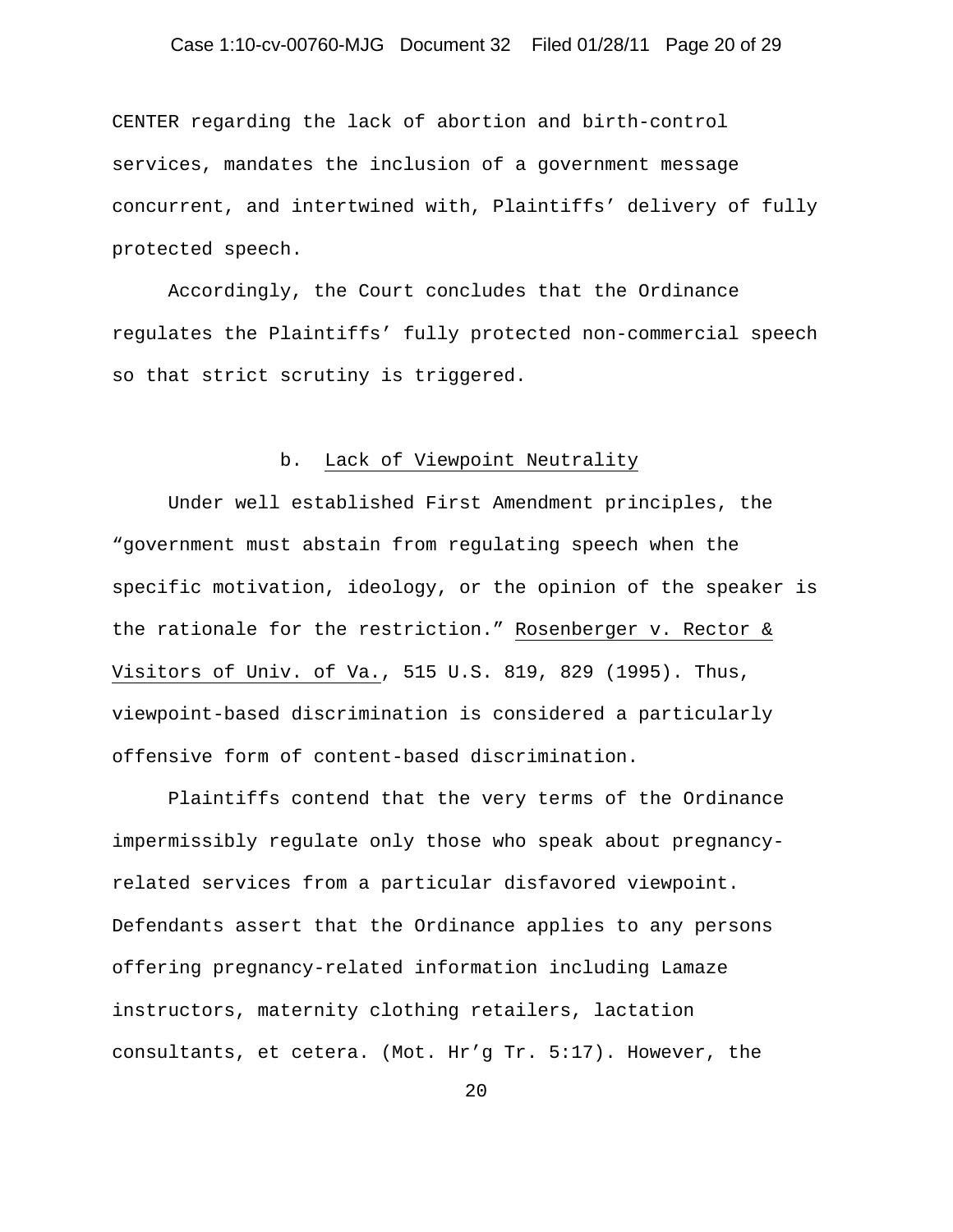# Case 1:10-cv-00760-MJG Document 32 Filed 01/28/11 Page 21 of 29

Ordinance is applicable only to those who will never provide or refer for abortion or birth-control services. Such a qualification limits the application of the Ordinance primarily (if not exclusively) to those with strict moral or religious qualms regarding abortion and birth-control.

The CENTER's viewpoint, formed on the basis of sensitive religious, moral, and political beliefs, is the overarching reason for its stark refusal to perform or refer for abortions and certain types of birth-control. Under the First Amendment, a government cannot "impose special prohibitions on those speakers who express views on [governmentally] disfavored subjects." R.A.V. v. City of St. Paul, 505 U.S. 377, 391 (1992).

Defendants contend that even though the Ordinance applies only to limited-service pregnancy centers who are opposed to abortions and certain methods of birth-control, its purpose is to mitigate the effect of deceptive advertising, not to express disagreement with a particular viewpoint. $11$  In support, Defendants point to the legislative record compiled during

 $\overline{a}$ 

 $11$  It is worth noting that during consideration of the Ordinance, an amendment was offered requiring pro-life and prochoice pregnancy centers alike to provide disclosures regarding the services offered. The amendment was defeated by a 10 to 5 margin. (Pls.' Mot. [Document 9], Ex. E).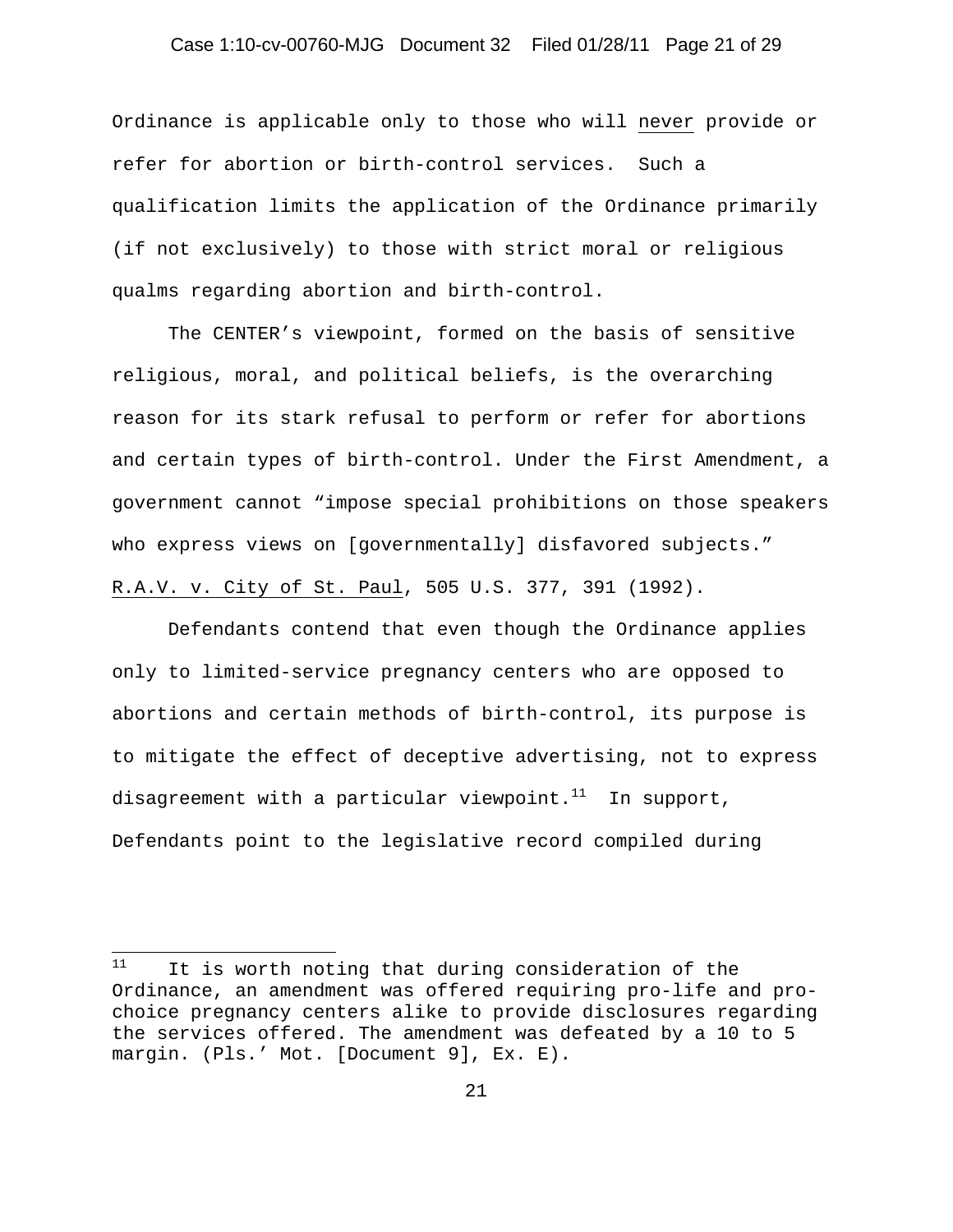# Case 1:10-cv-00760-MJG Document 32 Filed 01/28/11 Page 22 of 29

consideration of the Ordinance as evidence<sup>12</sup> that certain limited-service pregnancy centers engage in deceptive advertising in order to attract women seeking abortions and comprehensive birth-control services to their facilities. Moreover, certain limited-service pregnancy centers proceed to employ delay tactics in an effort to dissuade women from accessing those services. The Supreme Court has stated that "the contention that a statute is 'viewpoint based' simply because its enactment was motivated by the conduct of partisans on one side of a debate is without support." Hill v. Colorado, 530 U.S. 703, 724 (2000).

In Hill, the Supreme Court found constitutional a Colorado statute creating a 100-foot buffer zone around medical facilities. The statute prohibited all unwanted approaches within eight feet of anyone inside the buffer zone. The Court found that that "the principal inquiry in determining content neutrality, in speech cases generally, and in time, place, or manner cases in particular, is whether the government has

 $12$ A principal component of the evidence presented to the Baltimore City Council regarding deceptive advertising was a 2006 report released by U.S. Representative Henry Waxman. See Minority Staff, Special Investigations Division, Committee on Government Reform, U.S. House of Representatives, FALSE AND MISLEADING HEALTH INFORMATION PROVIDED BY FEDERALLY FUNDED PREGNANCY RESOURCE CENTERS at 1-2 (2006). (Defs. Surreply [Document 27], Ex. 1).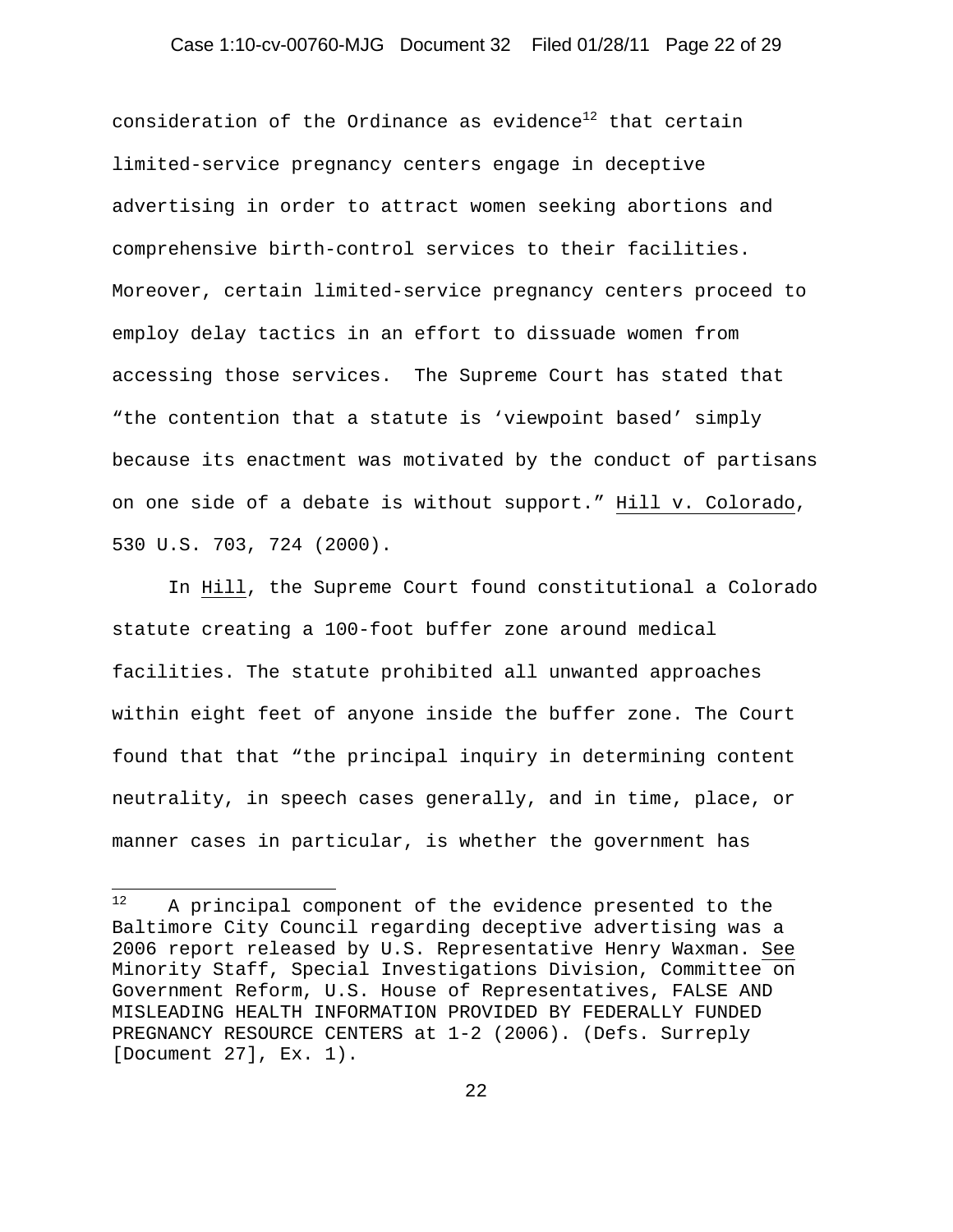# Case 1:10-cv-00760-MJG Document 32 Filed 01/28/11 Page 23 of 29

adopted a regulation of speech because of disagreement with the message it conveys." Hill, 530 U.S. at 719 (quoting Ward v. Rock Against Racism, 491 U.S. 791 (1989)).

 The statute in Hill, however, is not analogous to the Ordinance. The Supreme Court held that the speech restricted in Hill was content and viewpoint neutral because the statute "was concerned with the safety of individuals seeking wide ranging health care services, not merely abortion counseling and procedures." Hill, 530 U.S. at 714. In contrast, the Ordinance applies exclusively to information communicated at limitedservice pregnancy centers, not, as did the statute in Hill, to any type of speech communicated at every health care facility in the jurisdiction.

It is revealing that Defendants refer to the Ordinance as a means of mitigating the "harm" caused by Plaintiffs' underlying "propaganda" speech relating to abortion and contraception**.** (Defs.' Reply [Document 18], at 9]. Such descriptions can only support the conclusion that Defendants enacted the Ordinance out of disagreement with Plaintiffs' viewpoints on abortion and birth-control.

 In sum, the Ordinance regulates fully protected noncommercial speech and is based, at least in part, on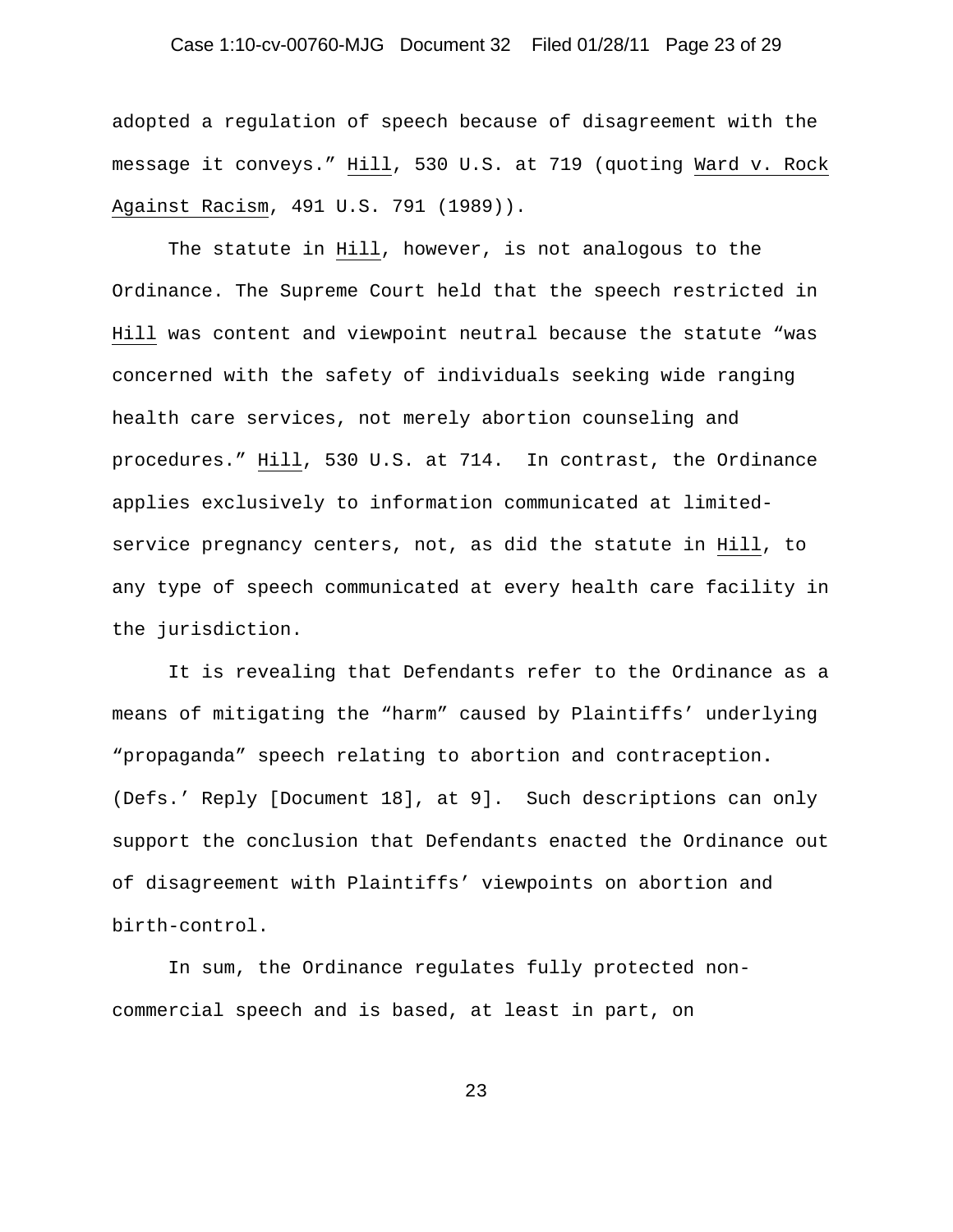# Case 1:10-cv-00760-MJG Document 32 Filed 01/28/11 Page 24 of 29

disagreement with the viewpoint of the speaker. Therefore, the Ordinance is subject to strict scrutiny review.

#### c. Application of Strict Scrutiny

Strict scrutiny review is a standard traditionally used when examining regulations of fully protected speech rather than the 'exacting scrutiny' standard described in Citizens United v. Fed Election Comm'n., \_\_ U.S. \_\_, 130 S. Ct. 876 (2010) (addressing a First Amendment Challenge to political campaign laws).

Any statute that regulates protected speech is presumptively invalid and the government bears the burden to rebut that presumption. Playboy Entm't, 529 U.S. at 817. However, a statute that regulates speech may comply with the First Amendment if the statute is "narrowly tailored to promote a compelling government interest." Id. at 813. A statute is not narrowly tailored if a "less restrictive alternative would serve the Government's purpose." Id. Thus, in assessing whether a statute is narrowly tailored, the Court must determine whether "the challenged regulation is the least restrictive means among available effective alternatives." Ashcroft v. ACLU, 542 U.S. 656, 666 (2004). Defendants burden to "demonstrate a compelling interest and show that it has adopted the least restrictive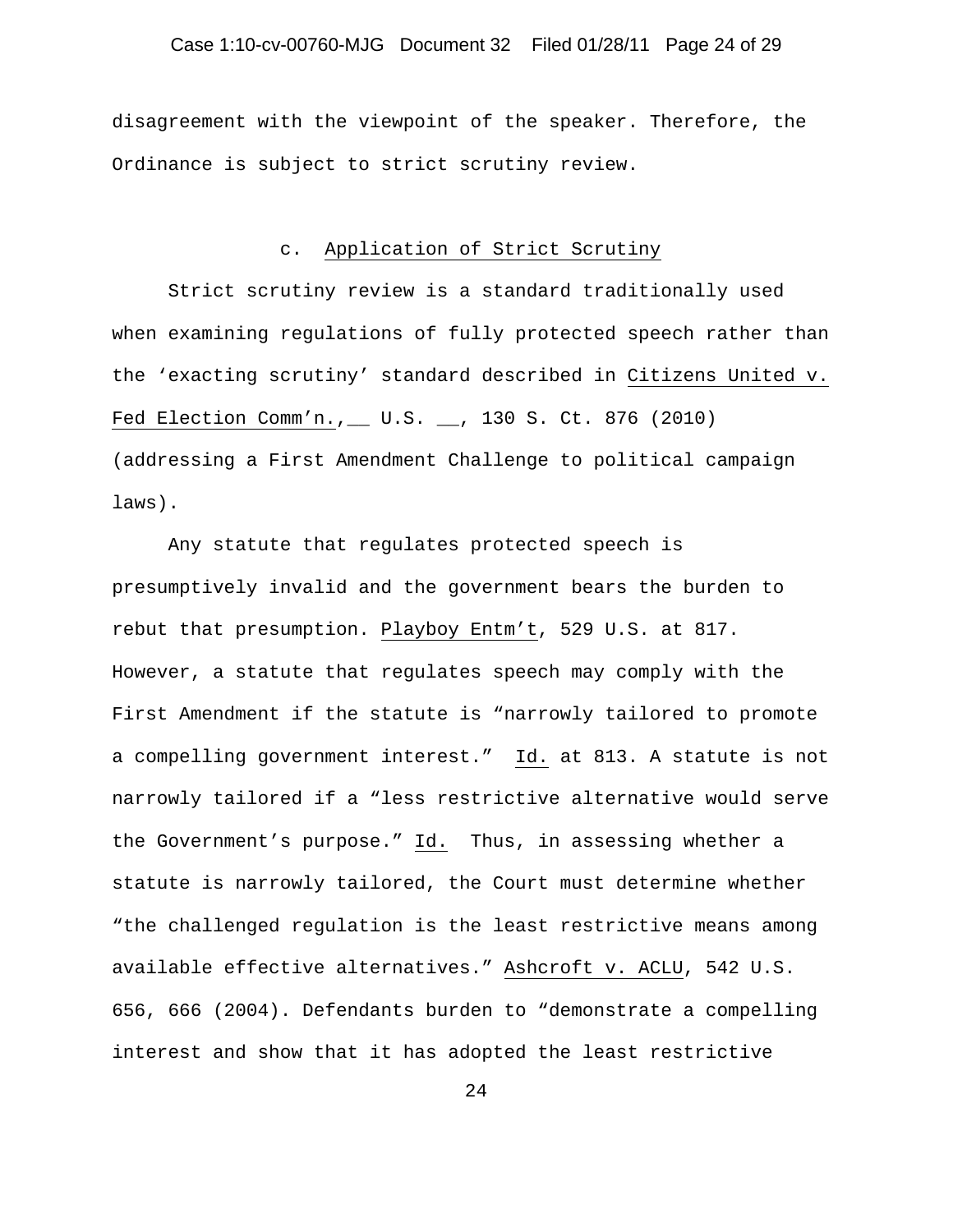# Case 1:10-cv-00760-MJG Document 32 Filed 01/28/11 Page 25 of 29

means of achieving that interest is the most demanding test known to constitutional law." City of Boerne v. Flores, 521 U.S. 507, 534 (1997).

 Defendants assert that the Ordinance is both narrowly tailored and promotes a compelling government interest. The Ordinance advances the Defendants' interest in protecting and informing women seeking abortion and comprehensive birth-control services from misleading advertisements. Defendants seek to limit the incentive for limited-service pregnancy centers to engage in deceptive advertising by posting a disclaimer in their waiting areas.

The legislative record, however, is uneven when demonstrating the depth and severity of the problem relating to limited-service pregnancy centers and deceptive advertising. The record reflects only sporadic instances of limited-service pregnancy centers engaging in deceptive advertising.

Balancing the governmental interests in providing the fullest level of disclosure to women entering a limited-service pregnancy center against protecting Plaintiffs' First Amendment rights is a difficult endeavor. However, the Court will assume, for purposes of discussion, that the Ordinance was enacted in response to a compelling governmental interest. Nevertheless, Defendants need to demonstrate that the Ordinance is narrowly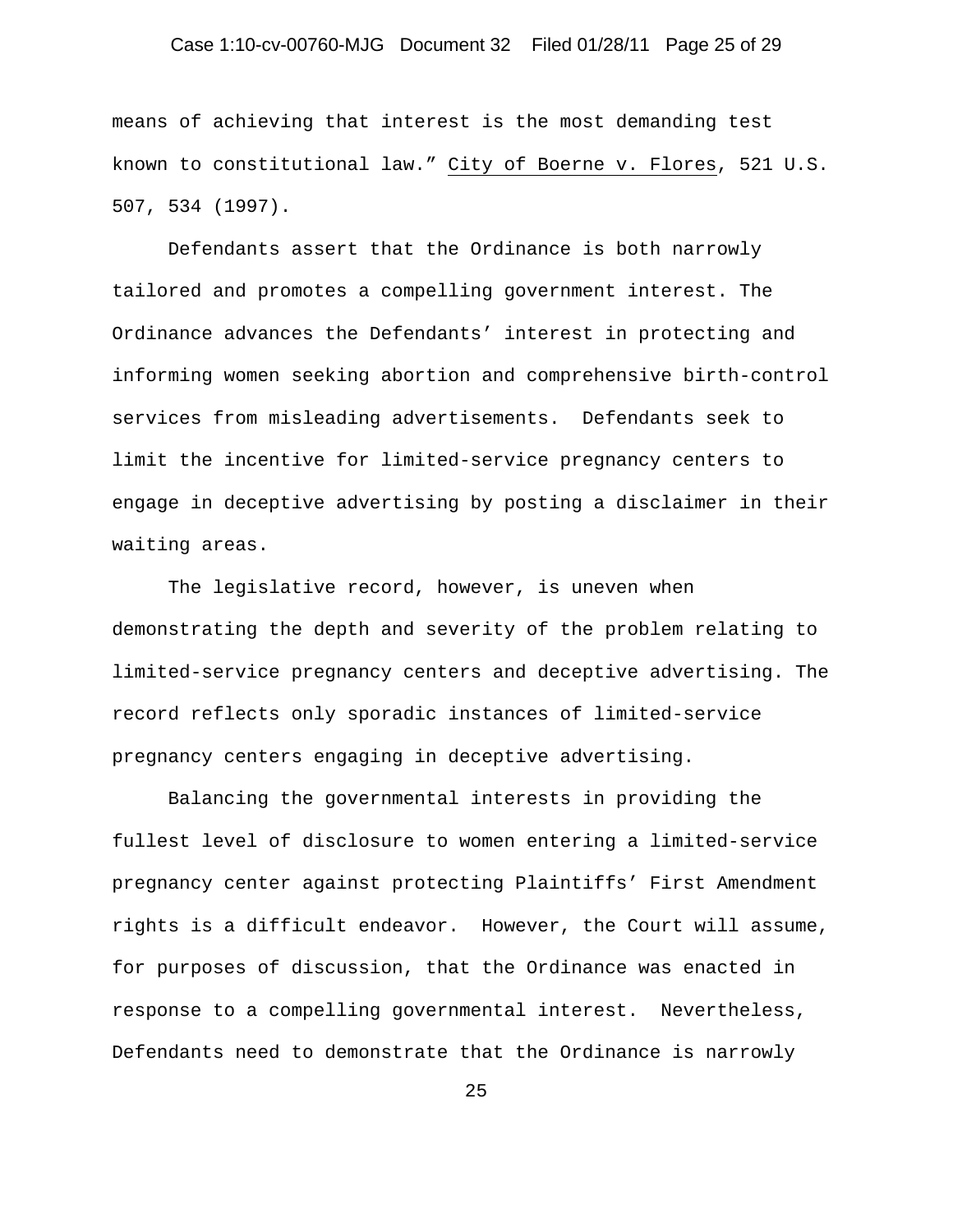tailored, ensuring that no less restrictive alternatives are available.

Defendants contend that the Ordinance's disclaimer requirement is narrowly tailored, truthful, $13$  and only a de minimis burden on Plaintiffs' right to free speech. However, the disclaimer requirement mandated by the Ordinance falls considerably short of meeting the "narrowly tailored" standard.

By no means is the disclaimer requirement the least restrictive means of combating false advertising. Defendants claim that in passing the Ordinance, they seek only to mitigate the impact of deceptive advertising. Yet the Ordinance does not provide a "carve-out" provision for those limited-service pregnancy centers which do not engage in any deceptive practices. The disclaimer requirement is imposed irrespective of

 $13$ Plaintiffs assert that the disclaimer forces them to state untruthfully that the CENTER "does not provide or make referral for abortion or birth-control services" when in fact the CENTER promotes abstinence and natural family planning as effective birth-control techniques. Defendants contend that the Ordinance allows for flexibility in phrasing the disclaimer. Those subject to the disclaimer requirement must only indicate "substantially to the effect" that they do not provide or refer for abortions or [certain] birth-control methods, leaving open the ability to list the services they actually offer as exceptions to the general disclaimer. The Court would note that such an "exception" statement would increase the effect of the disclaimer upon a center's freedom of speech by highlighting (in a negative manner) those birth-control methods the center supports.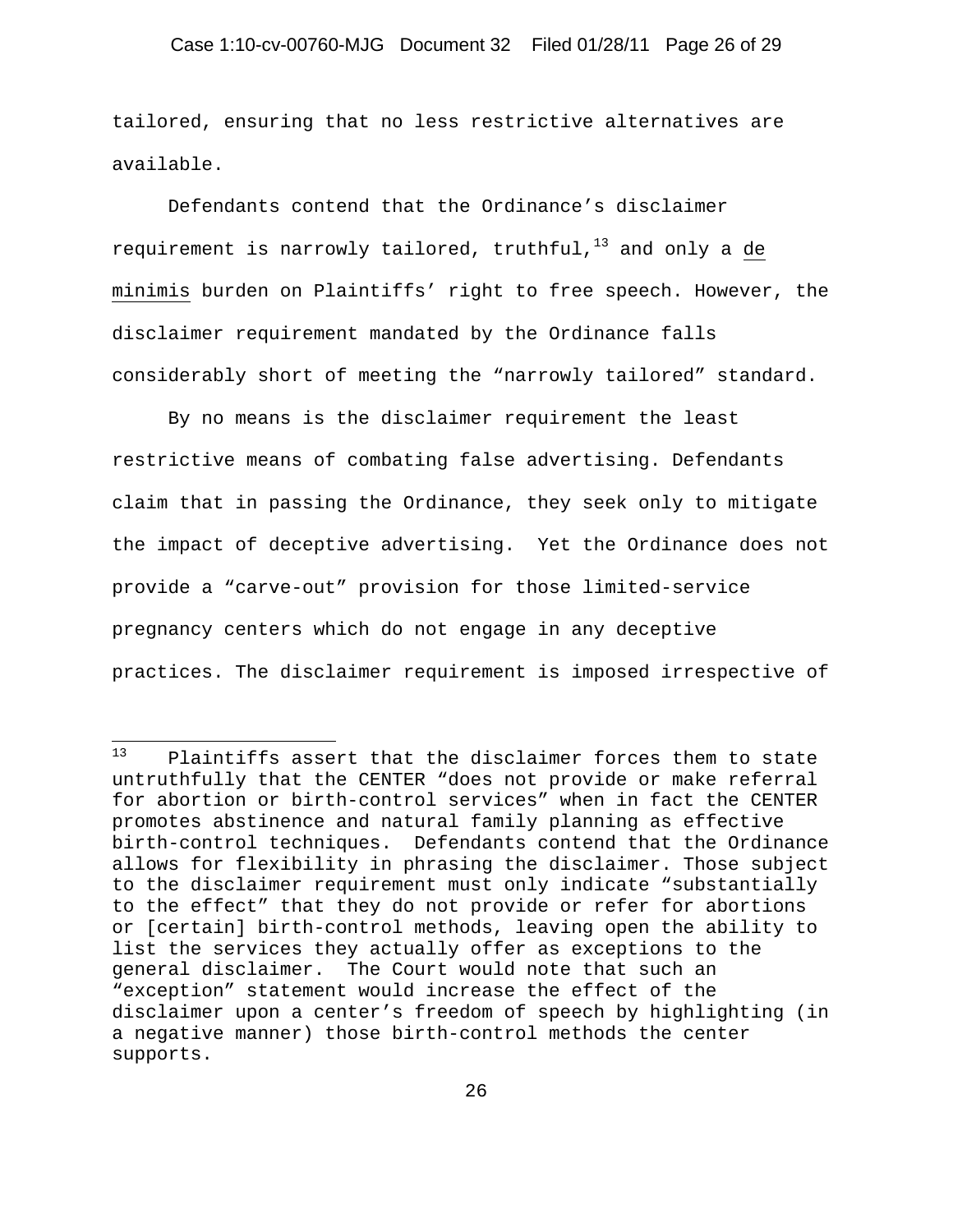# Case 1:10-cv-00760-MJG Document 32 Filed 01/28/11 Page 27 of 29

how forthcoming and transparent a pregnancy center presents itself.

 In lieu of the disclaimer mandate of the Ordinance, Defendants could use or modify existing regulations governing fraudulent advertising to combat deceptive advertising practices by limited-service pregnancy centers. Such an alternative was suggested in Riley where the Supreme Court noted that instead of mandating a disclaimer requirement, "the state may vigorously enforce its anti-fraud laws." 487 U.S. at 800.

Defendants claim that existing anti-fraud regulations do not apply to Plaintiffs, as the regulations are limited to "any person, firm or corporation that offers for sale merchandise, commodities, or service." BALT. CITY CODE ART. II, § 4-1 (2003)(emphasis added). However, subjecting pregnancy centers to existing anti-fraud provisions would require only minor modifications. Alternatively, Defendants could enact a new content-neutral advertising ordinance applicable to noncommercial entities that directly ameliorate the Defendants' concerns regarding deceptive advertising.

In sum, the Court holds that the Ordinance does not meet the strict scrutiny standard. Accordingly, Plaintiffs are entitled to summary judgment with regard to their Freedom of Speech claim in Count I.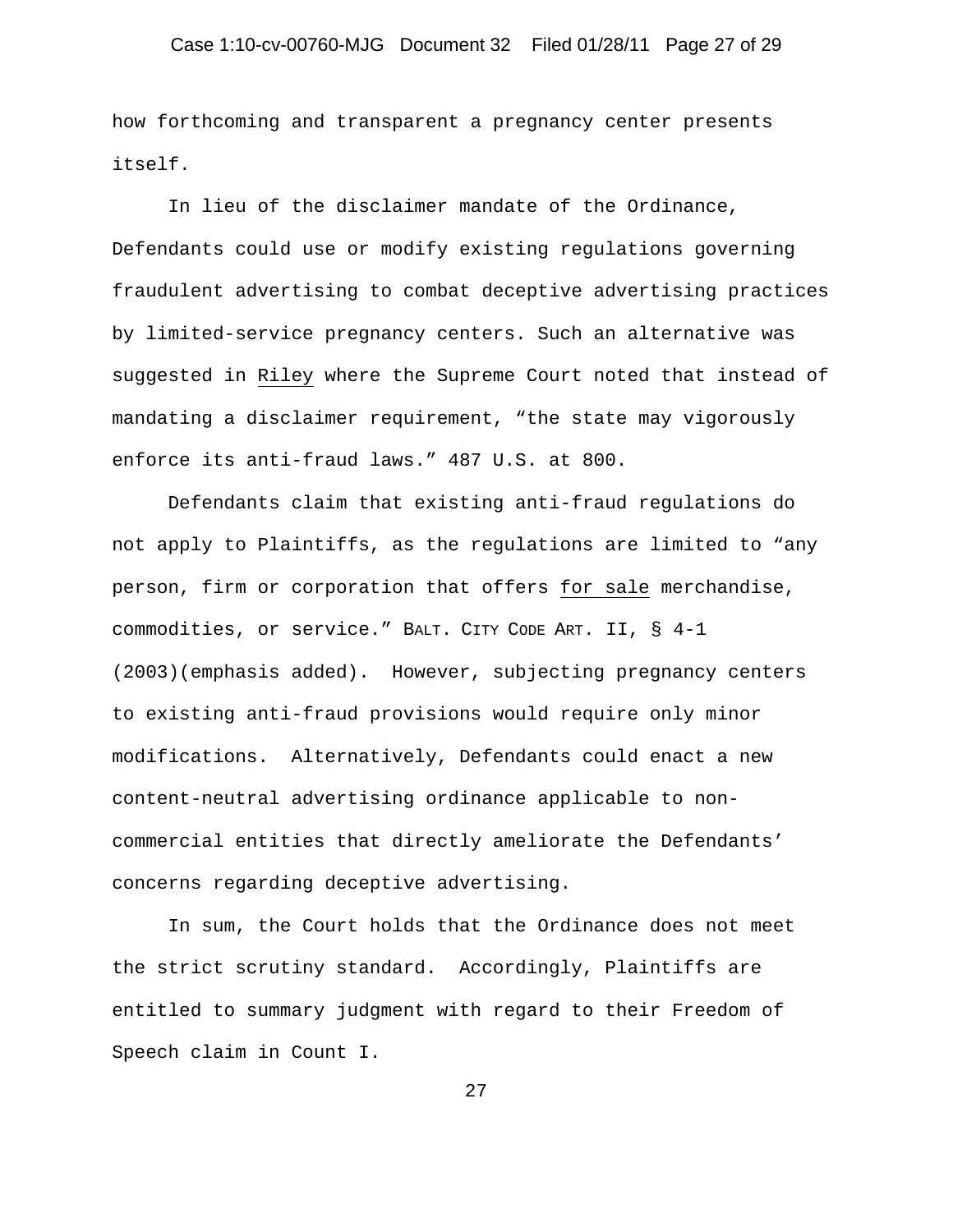#### E. Additional Claims

In addition to their Freedom of Speech claim, Plaintiffs assert, in Count I (Free Assembly), Count II (Free Exercise), Count III (Equal Protection), and Count IV (State Conscience Provision) that the Ordinance should be held unenforceable. These claims are moot in light of the Court's grant of summary judgment on Plaintiffs' Freedom of Speech claim in Count I. Moreover, to an extent, some contentions pertinent to Counts II and III have been considered as intertwined with contentions regarding Plaintiffs' Freedom of Speech claim in Count I. Cf. Police Dep't of Chicago v. Mosley, 408 U.S. 92, 95 (1972) (addressing Equal Protection as a component of First Amendment interests).

As to Count IV, it appears that there may be genuine issues of material fact that would prevent summary judgment for either side. Moreover, Count IV raises significant issues of first impression under state law that need not, and should not, first be addressed by this Court unless absolutely necessary.

Under the circumstances, the Court shall dismiss without prejudice, Plaintiffs' Freedom of Assembly claim in Count I and all claims in Counts II, III, and IV.